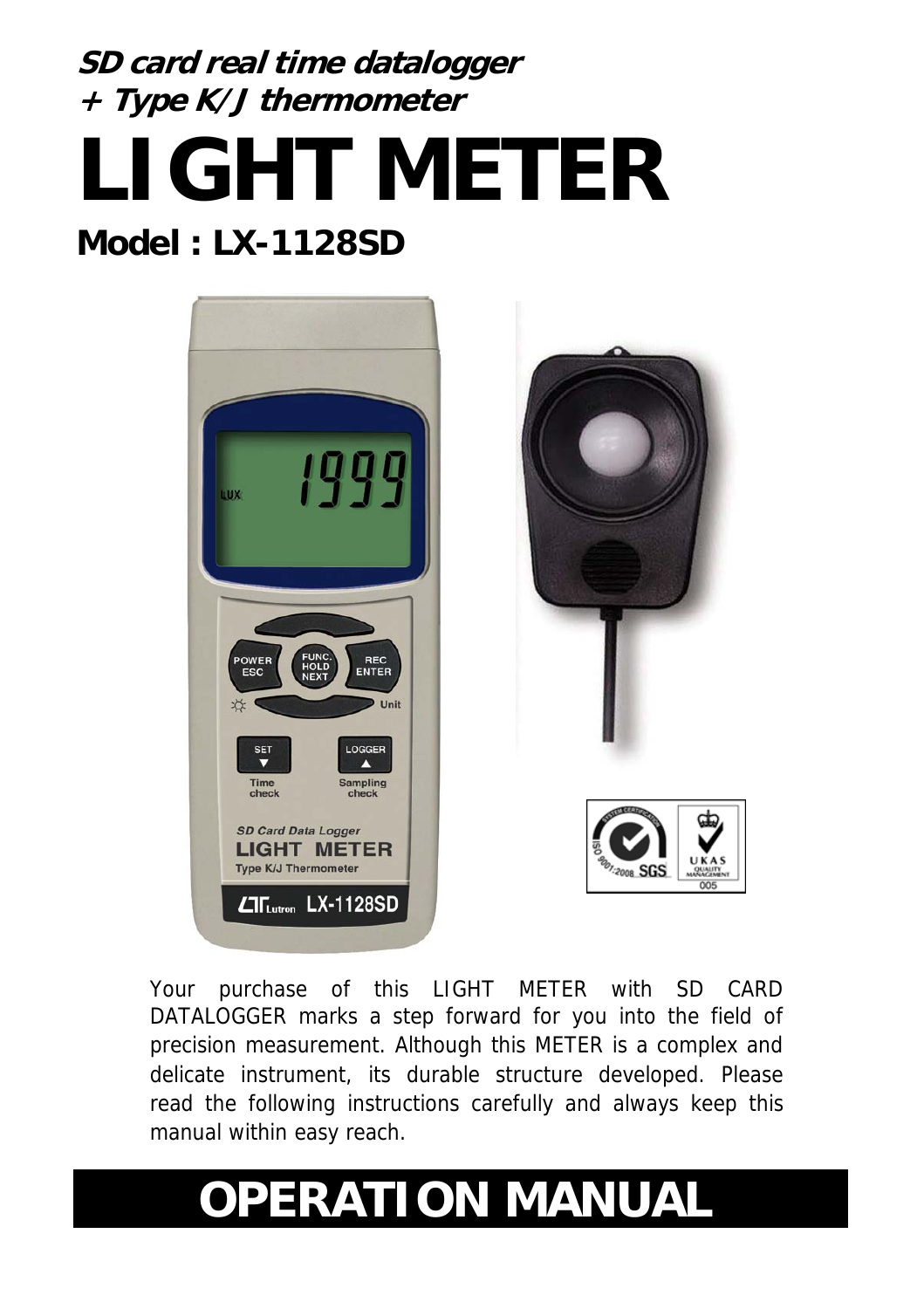### **TABLE OF CONTENTS**

| 3-5 SET Button ( ▼ Button, Time check Button ) 6                                                          |  |
|-----------------------------------------------------------------------------------------------------------|--|
| 3-6 Logger Button ( ▲ Button, Sampling time check Button ) 6                                              |  |
|                                                                                                           |  |
|                                                                                                           |  |
|                                                                                                           |  |
|                                                                                                           |  |
|                                                                                                           |  |
|                                                                                                           |  |
|                                                                                                           |  |
|                                                                                                           |  |
|                                                                                                           |  |
|                                                                                                           |  |
|                                                                                                           |  |
|                                                                                                           |  |
|                                                                                                           |  |
|                                                                                                           |  |
|                                                                                                           |  |
|                                                                                                           |  |
|                                                                                                           |  |
|                                                                                                           |  |
|                                                                                                           |  |
|                                                                                                           |  |
| 5-1 Preparation before execute datalogger function 10                                                     |  |
| 5-2 Auto Datalogger (Set sampling time ≥ 1 second)11                                                      |  |
| 5-3 Manual Datalogger (Set sampling time = 0 second ) 12                                                  |  |
|                                                                                                           |  |
|                                                                                                           |  |
|                                                                                                           |  |
| 6. Saving data from the SD card to the computer 14                                                        |  |
|                                                                                                           |  |
| 7-1 Set clock time (Year/Month/Date, Hour/Minute/ Second) 16                                              |  |
|                                                                                                           |  |
|                                                                                                           |  |
|                                                                                                           |  |
|                                                                                                           |  |
| 7-5 Select the thermometer type to Type K or Type J 18<br>7-6 Select the temperature unit to °C or °F  19 |  |
|                                                                                                           |  |
|                                                                                                           |  |
|                                                                                                           |  |
|                                                                                                           |  |
|                                                                                                           |  |
|                                                                                                           |  |
|                                                                                                           |  |
|                                                                                                           |  |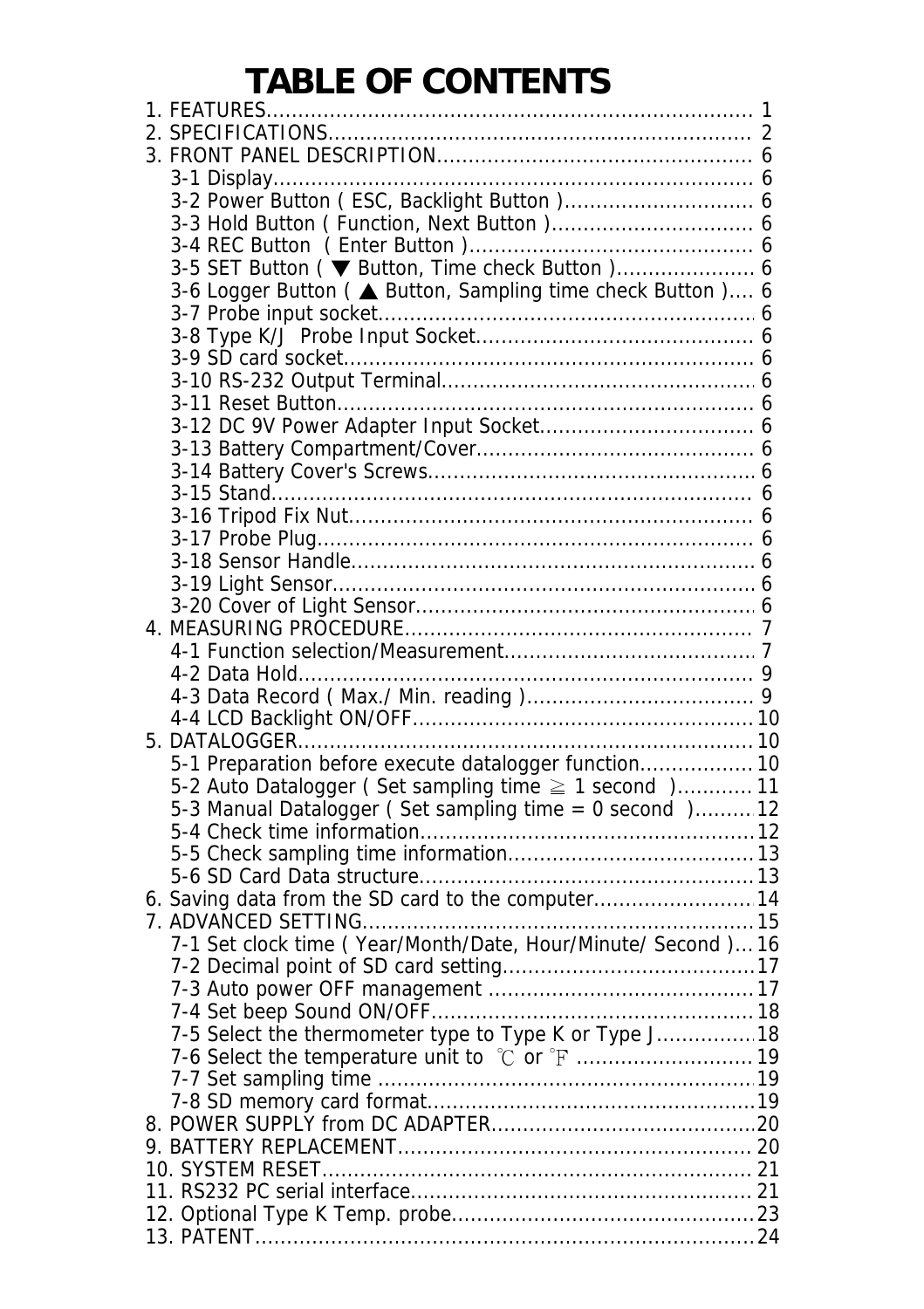### **1. FEATURES**

- \* 3 ranges, 2,000/20,000/100,000 LUX.
- \* LUX & Foot Candle unit selection with default.
- \* Auto range for light measurement.
- \* Spectrum of photo sensor meets C.I.E..
- \* Light measurement with zero adjustment by push button.
- \* Separate probe, easy for operation of different measurement environment.
- \* Type K, Type J thermocouple thermometer.
- \* Real time SD memory card Datalogger, it Built-in Clock and Calendar, real time data recorder , sampling time set from 1 second to 3600 seconds.
- \* Manual datalogger is available ( set the sampling time to 0 ), during execute the manual datalogger function, it can set the different position ( location ) No. ( position 1 to position 99 ).
- \* Innovation and easy operation, computer is not need to setup extra software, after execute datalogger, just take away the SD card from the meter and plug in the SD card into the computer, it can down load the all the measured value with the time information ( year/month/date/ hour/minute/second ) to the Excel directly, then user can make the further data or graphic analysis by themselves.
- \* SD card capacity : 1 GB to 16 GB.
- \* LCD with green light backlight, easy reading.
- \* Can default auto power off or manual power off.
- \* Data hold, record max. and min. reading.
- \* Microcomputer circuit, high accuracy.
- \* Power by UM3/AA ( 1.5 V ) x 6 batteries or DC 9V adapter.
- \* RS232/USB PC COMPUTER interface.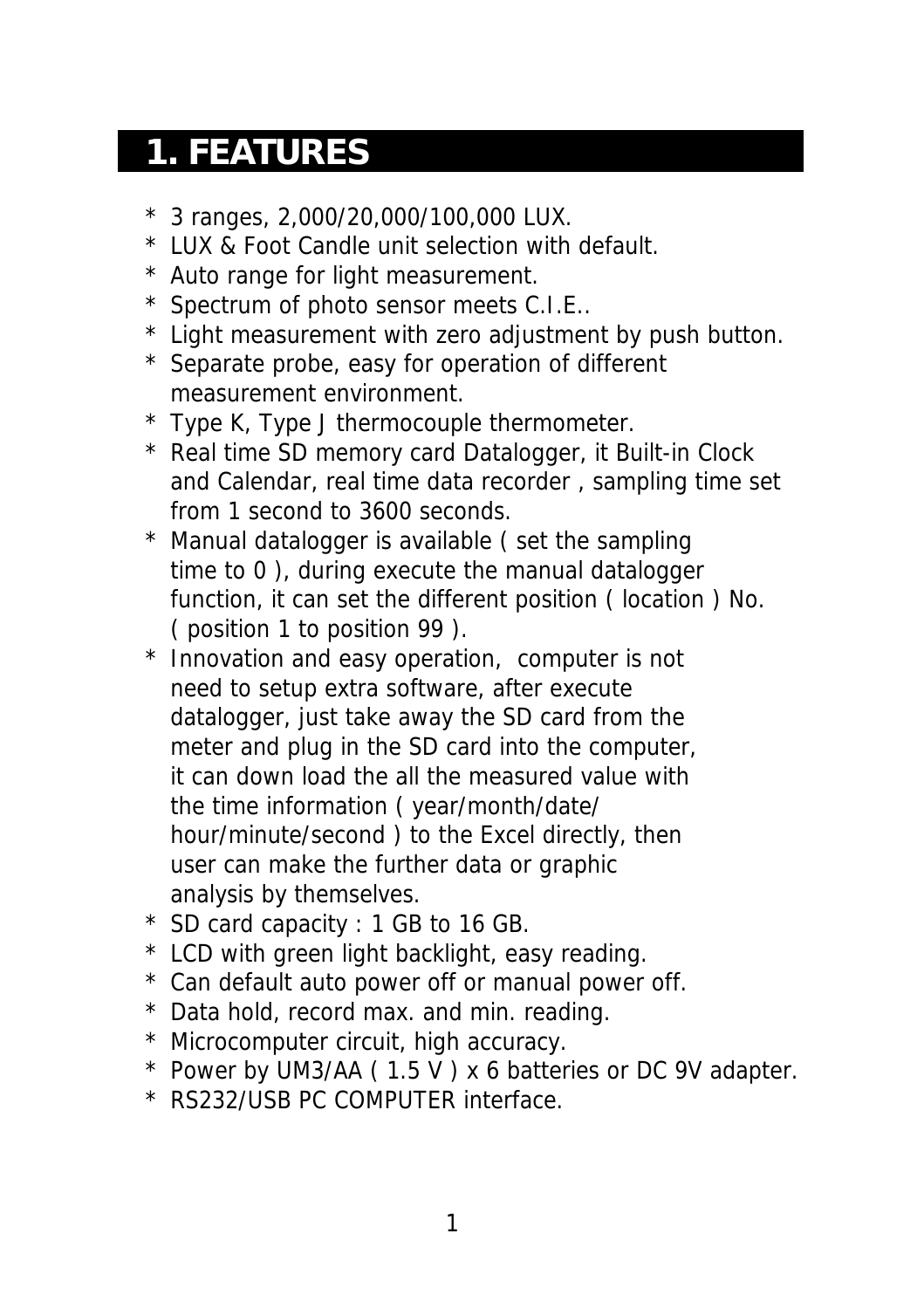## **2. SPECIFICATIONS**

### **2-1 General Specifications**

| Circuit              | Custom one-chip of microprocessor LSI      |                                                      |  |  |  |  |  |
|----------------------|--------------------------------------------|------------------------------------------------------|--|--|--|--|--|
|                      | circuit.                                   |                                                      |  |  |  |  |  |
| Display              |                                            | LCD size: 52 mm x 38 mm                              |  |  |  |  |  |
|                      |                                            | LCD with green backlight (ON/OFF).                   |  |  |  |  |  |
| Measurement/         |                                            | Light : LUX, Feet candle (Ft-cd)                     |  |  |  |  |  |
| Unit                 |                                            | Type K/J thermometer : $°C$ or $\mathrm{F}$ .        |  |  |  |  |  |
| Light                |                                            | The exclusive photo diode & color                    |  |  |  |  |  |
| Sensor               |                                            | correction filter, spectrum designed to              |  |  |  |  |  |
| Structure            | meet C. I. E.                              |                                                      |  |  |  |  |  |
| Zero Adj.<br>* Light | By push button.                            |                                                      |  |  |  |  |  |
| Datalogger           | Auto                                       | 1 second to 3600 seconds                             |  |  |  |  |  |
| Sampling Time        |                                            | @ Sampling time can set to 1 second,                 |  |  |  |  |  |
| Setting range        |                                            | but memory data may loss.                            |  |  |  |  |  |
|                      | Manual<br>Push the data logger button      |                                                      |  |  |  |  |  |
|                      | once will save data one time.              |                                                      |  |  |  |  |  |
|                      |                                            | @ Set the sampling time to                           |  |  |  |  |  |
|                      |                                            | 0 second.                                            |  |  |  |  |  |
|                      |                                            | @ Manual mode, can also select the                   |  |  |  |  |  |
|                      |                                            | 1 to 99 position (Location) no.                      |  |  |  |  |  |
| <b>Memory Card</b>   | SD memory card. 1 G to 16 G.               |                                                      |  |  |  |  |  |
| Advanced             | * Set clock time (Year/Month/Date,         |                                                      |  |  |  |  |  |
| setting              | Hour/Minute/ Second)                       |                                                      |  |  |  |  |  |
|                      | * Decimal point of SD card setting         |                                                      |  |  |  |  |  |
|                      | * Auto power OFF management                |                                                      |  |  |  |  |  |
|                      | * Set beep Sound ON/OFF                    |                                                      |  |  |  |  |  |
|                      | * Set thermometer type to Type K or Type J |                                                      |  |  |  |  |  |
|                      |                                            | * Set temperature unit to $\degree$ C or $\degree$ F |  |  |  |  |  |
|                      |                                            | * Set sampling time                                  |  |  |  |  |  |
|                      |                                            | * SD memory card Format                              |  |  |  |  |  |
| Temperature          |                                            | Automatic temp. compensation for the                 |  |  |  |  |  |
| Compensation         | type K/J thermometer.                      |                                                      |  |  |  |  |  |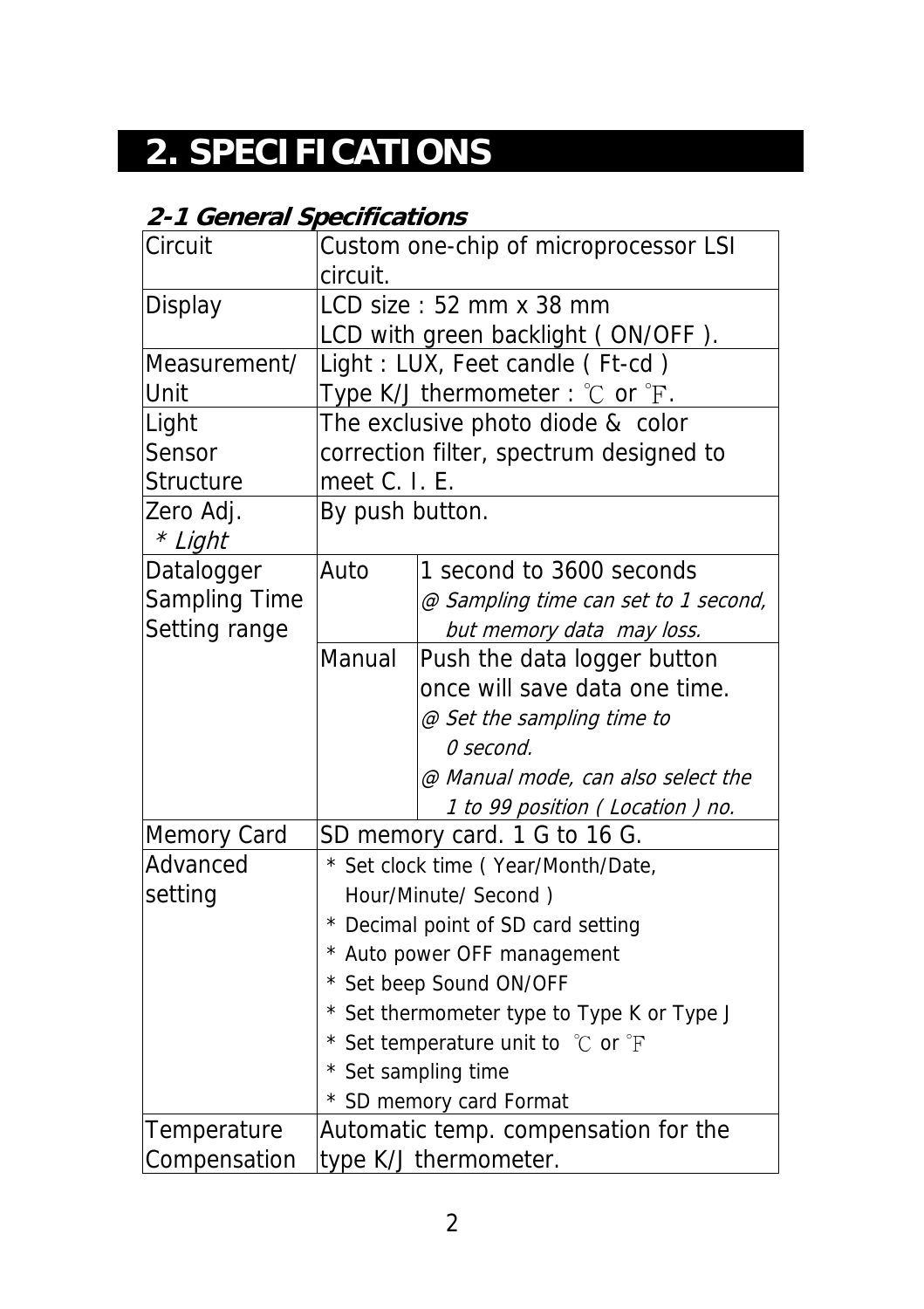| Data Hold            | Freeze the display reading.                |
|----------------------|--------------------------------------------|
| <b>Memory Recall</b> | Maximum & Minimum value.                   |
| Sampling Time        | Approx. 1 second.                          |
| of Display           |                                            |
| Data Output          | RS 232/USB PC computer interface.          |
|                      | * Connect the optional RS232 cable         |
|                      | UPCB-02 will get the RS232 plug.           |
|                      | * Connect the optional USB cable           |
|                      | USB-01 will get the USB plug.              |
| Operating            | 0 to 50 $°C$ .                             |
| Temperature          |                                            |
| Operating            | Less than 85% R.H.                         |
| Humidity             |                                            |
| Power Supply         | * Alkaline or heavy duty DC 1.5 V battery  |
|                      | (UM3, AA) x 6 PCs, or equivalent.          |
|                      | * DC 9V adapter input. (AC/DC power        |
|                      | adapter is optional).                      |
| Power Current        | Normal operation ( w/o SD card save        |
|                      | data and LCD Backlight is OFF) :           |
|                      | Approx. DC 6.5 mA.                         |
|                      | When SD card save the data but and         |
|                      | LCD Backlight is OFF):                     |
|                      | Approx. DC 30 mA.                          |
|                      | * If LCD backlight on, the power           |
|                      | consumption will increase approx.          |
|                      | 16 mA.                                     |
| Weight               | 489 g/1.08 LB.                             |
| Dimension            | 177 x 68 x 45 mm                           |
|                      | $(7.0 \times 2.7 \times 1.9 \text{ inch})$ |
| <b>Accessories</b>   | $^{\star}$<br>Instruction manual<br>1 PC   |
| Included             | * Light sensor with protective             |
|                      | 1 PC<br>cover                              |
|                      | * Soft carrying case (CA-05)1 PC           |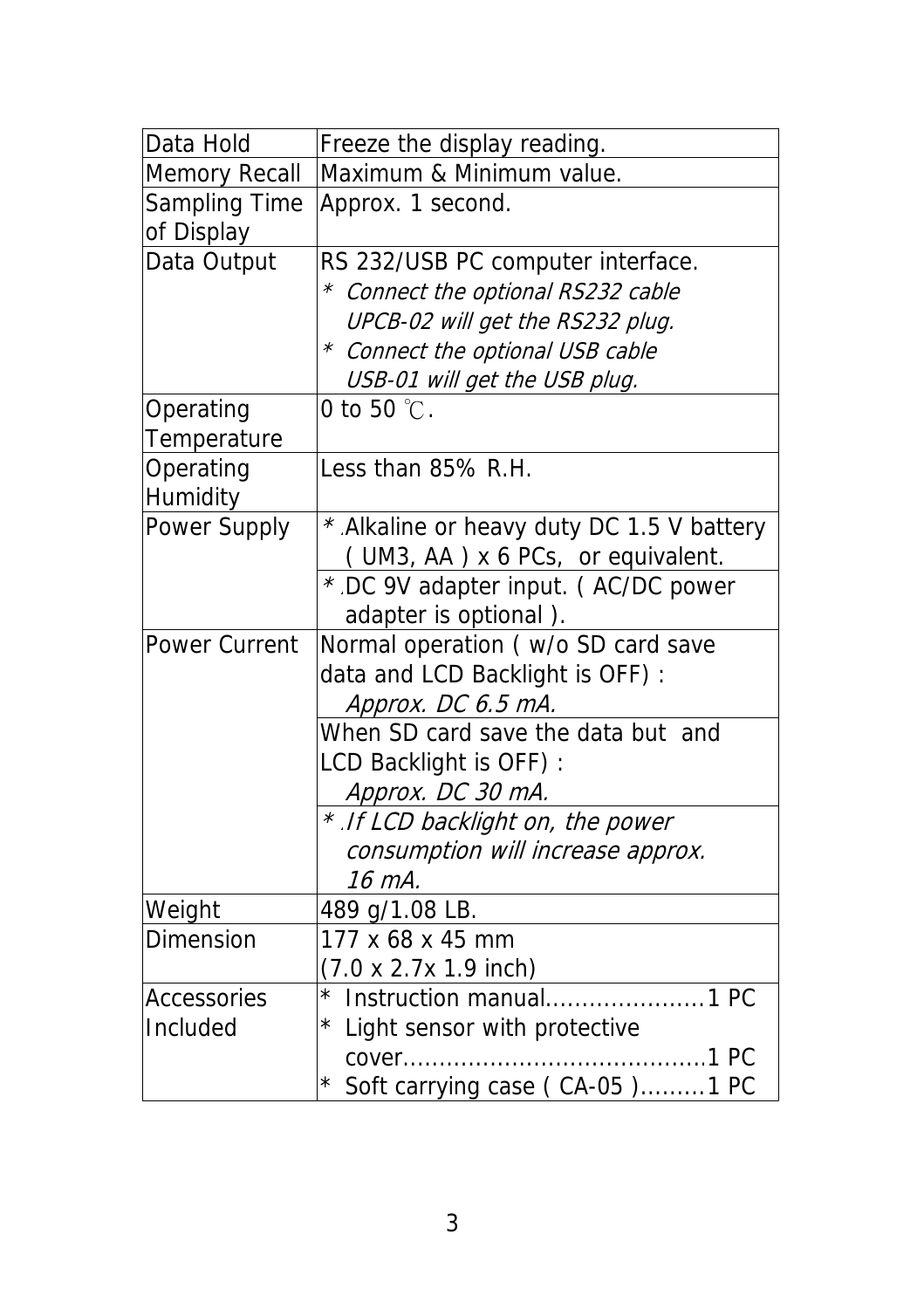| Optional    | SD Card (1GB)                           |
|-------------|-----------------------------------------|
| Accessories | SD Card (2GB)                           |
|             | Type K thermocouple probe.              |
|             | AC to DC 9V adapter.                    |
|             | USB cable, USB-01.                      |
|             | RS232 cable, UPCB-02.                   |
|             | Data Acquisition software, SW-U801-WIN. |

### **2-2 Electrical Specifications (23± 5 )** ℃

### **Light meter**

| Measuremer          | Range      | Max. In-range                          |  |  |
|---------------------|------------|----------------------------------------|--|--|
|                     |            | <b>Display</b>                         |  |  |
|                     | 2,000 LUX  | $ 0 - 1,999$ LUX                       |  |  |
| ILUX.               | 20,000 LUX | 1,800 - 19,990 LUX                     |  |  |
| @ auto range        |            | 100,000 LUX 18,000 - 99,900 LUX        |  |  |
|                     |            | 200 Ft-cd   0 - 186.0 Ft-cd            |  |  |
| Feet-candle         |            | 2,000 Ft-cd   167.0 - 1,860.0 Ft-cd    |  |  |
| $\varpi$ auto range |            | 10,000 Ft-cd   1,670.0 - 9,290.7 Ft-cd |  |  |

| Range                                              | <b>Resolution</b> | Accuracy               |  |  |
|----------------------------------------------------|-------------------|------------------------|--|--|
| 2,000 LUX                                          | 1 LUX             |                        |  |  |
| 20,000 LUX                                         | <b>10 LUX</b>     | $\pm$ (4 %+2 dgt)      |  |  |
| 100,000 LUX                                        | <b>100 LUX</b>    |                        |  |  |
| 200 Ft-cd                                          | $0.1$ Ft-cd       |                        |  |  |
| 2,000 Ft-cd                                        | 1 Ft-cd           | $\pm$ (4 % +2 Ft-cd)   |  |  |
| 10,000 Ft-cd                                       | 10 Ft-cd          | $\pm$ (4 % + 20 Ft-cd) |  |  |
| Note: Accuracy tested by a standard parallel light |                   |                        |  |  |

tungsten lamp of 2856 K degree temperature.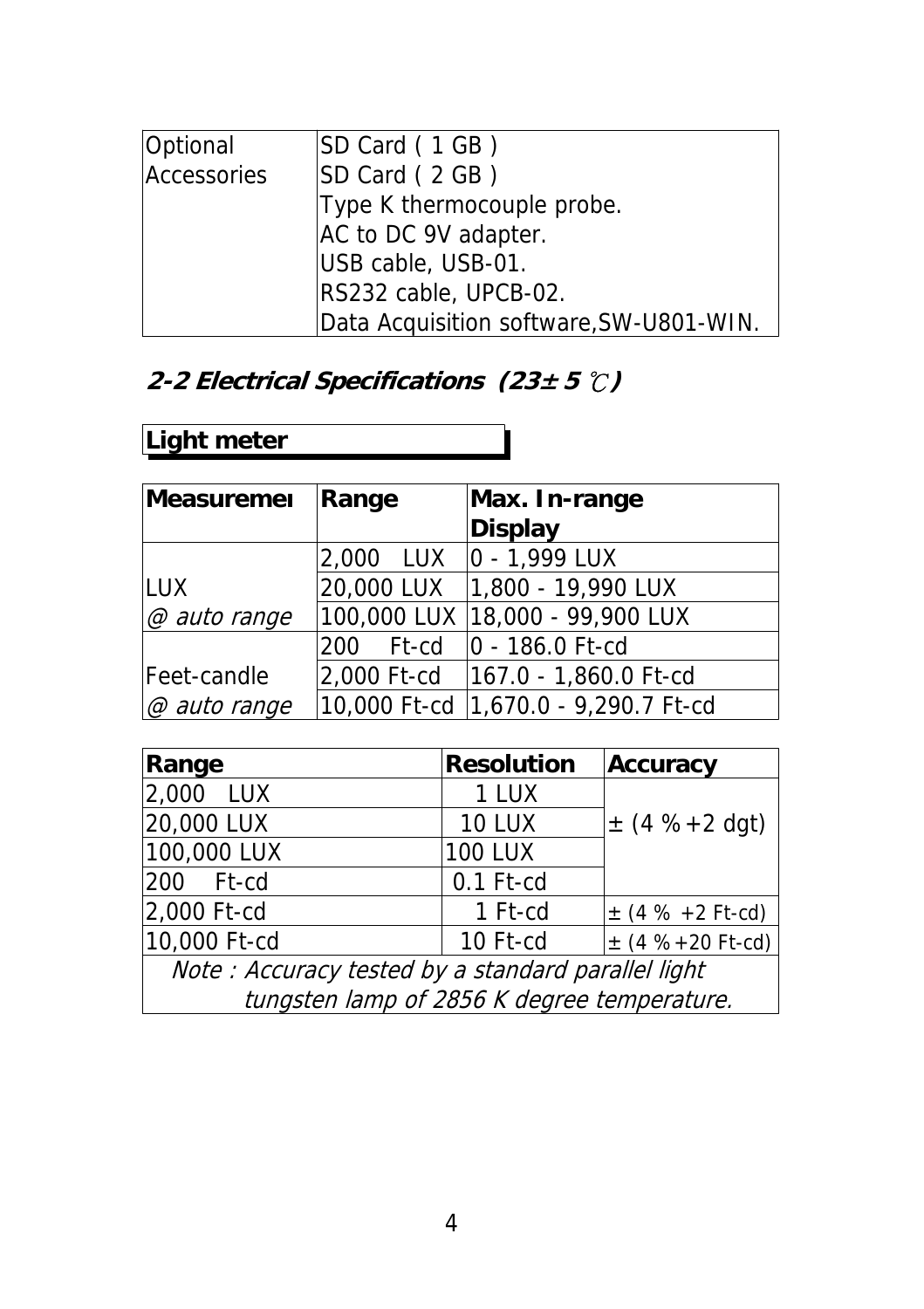### **Type K/J thermometer**

| Sensor | Resolution               | Range                           | Accuracy               |
|--------|--------------------------|---------------------------------|------------------------|
| Type   |                          |                                 |                        |
| Type K | $0.1\degree$ C           | $-50.0$ to 1300.0 °C            | $\pm$ (0.4 % + 0.5 °C) |
|        |                          | $-50.1$ to $-100.0$ °C          | $\pm$ (0.4 % + 1 °C)   |
|        | $0.1 \text{ }^{\circ}$ F | $-58.0$ to 2372.0 $\degree$ F   | $\pm$ (0.4 % + 1 °F)   |
|        |                          | $-58.1$ to $-148.0$ $\degree$ F | $\pm$ (0.4 % + 1.8 °F) |
| Type J | $0.1 \text{ }^{\circ}$ C | $-50.0$ to 1200.0 °C.           | $\pm$ (0.4 % + 0.5 °C) |
|        |                          | $-50.1$ to $-100.0$ °C          | $\pm$ (0.4 % + 1 °C)   |
|        | $0.1$ $\degree$ F        | $-58.0$ to 2192.0 $\degree$ F   | $\pm$ (0.4 % + 1 °F)   |
|        |                          | -58.1 to -148.0 $\degree$ F     | $\pm$ (0.4 % + 1.8 °F) |

@ Above specification tests under the environment RF Field Strength less than 3 V/M & frequency less than 30 MHz only.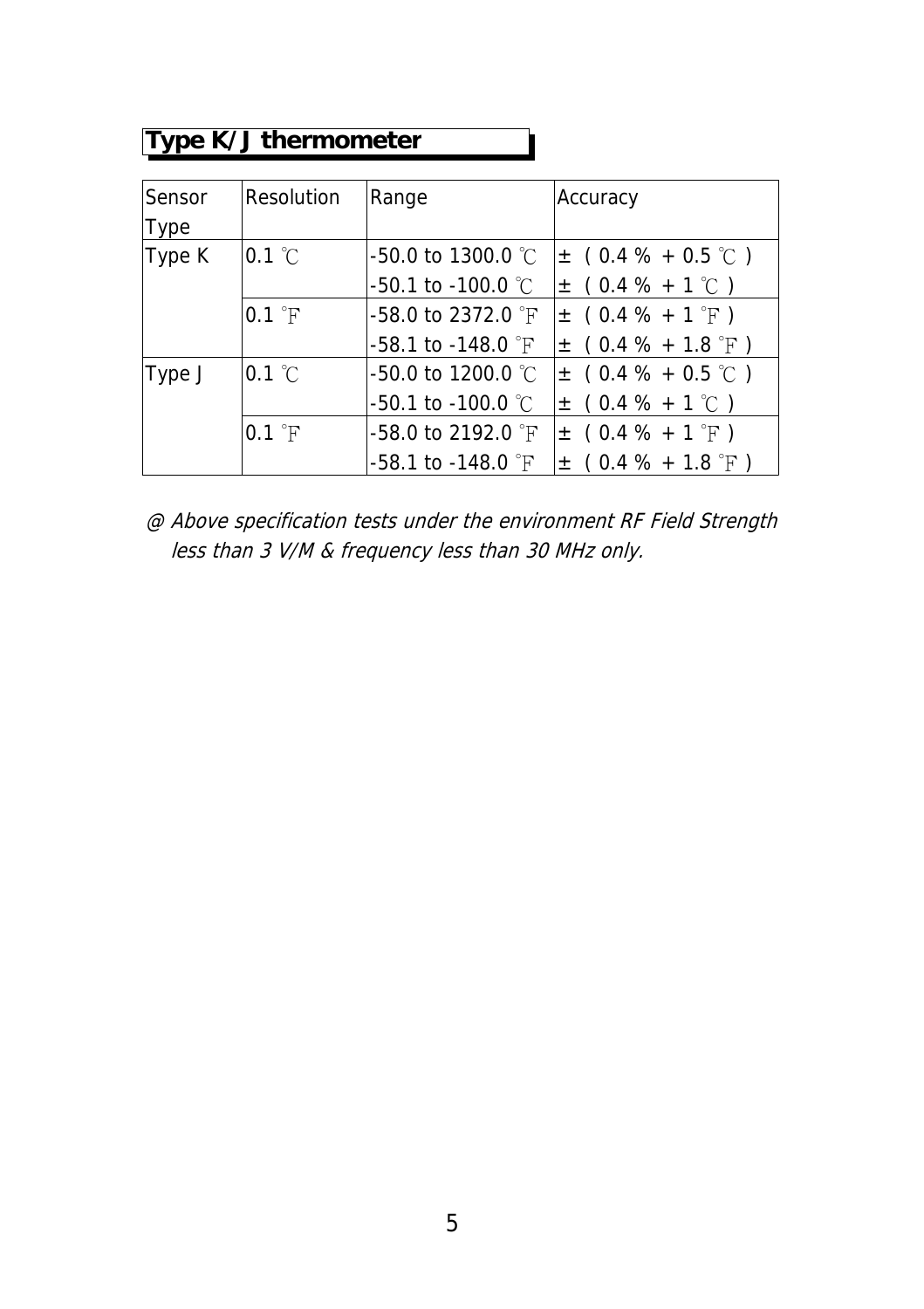### **3. FRONT PANEL DESCRIPTION**



Fig. 1

- 3-1 Display
- 3-2 Power Button ( ESC, Backlight Button )
- 3-3 Hold Button ( Function, Next Button )
- 3-4 REC Button ( Enter Button )
- 3-5 SET Button ( $\blacktriangledown$  Button, Time check Button)
- 3-6 Logger Button (▲ Button, Sampling time check Button, Zero Button)
- 3-7 Probe input socket
- 3-8 Type K/J thermometer socket
- 3-9 SD card socket
- 3-10 RS-232 Output Terminal
- 3-11 Reset Button
- 3-12 DC 9V Power Adapter Input Socket
- 3-13 Battery Compartment/Cover
- 3-14 Battery Cover Screws
- 3-15 Stand
- 3-16 Tripod Fix Nut
- 3-17 Probe Plug
- 3-18 Sensor Handle
- 3-19 Light Sensor
- 3-20 Cover of Light Sensor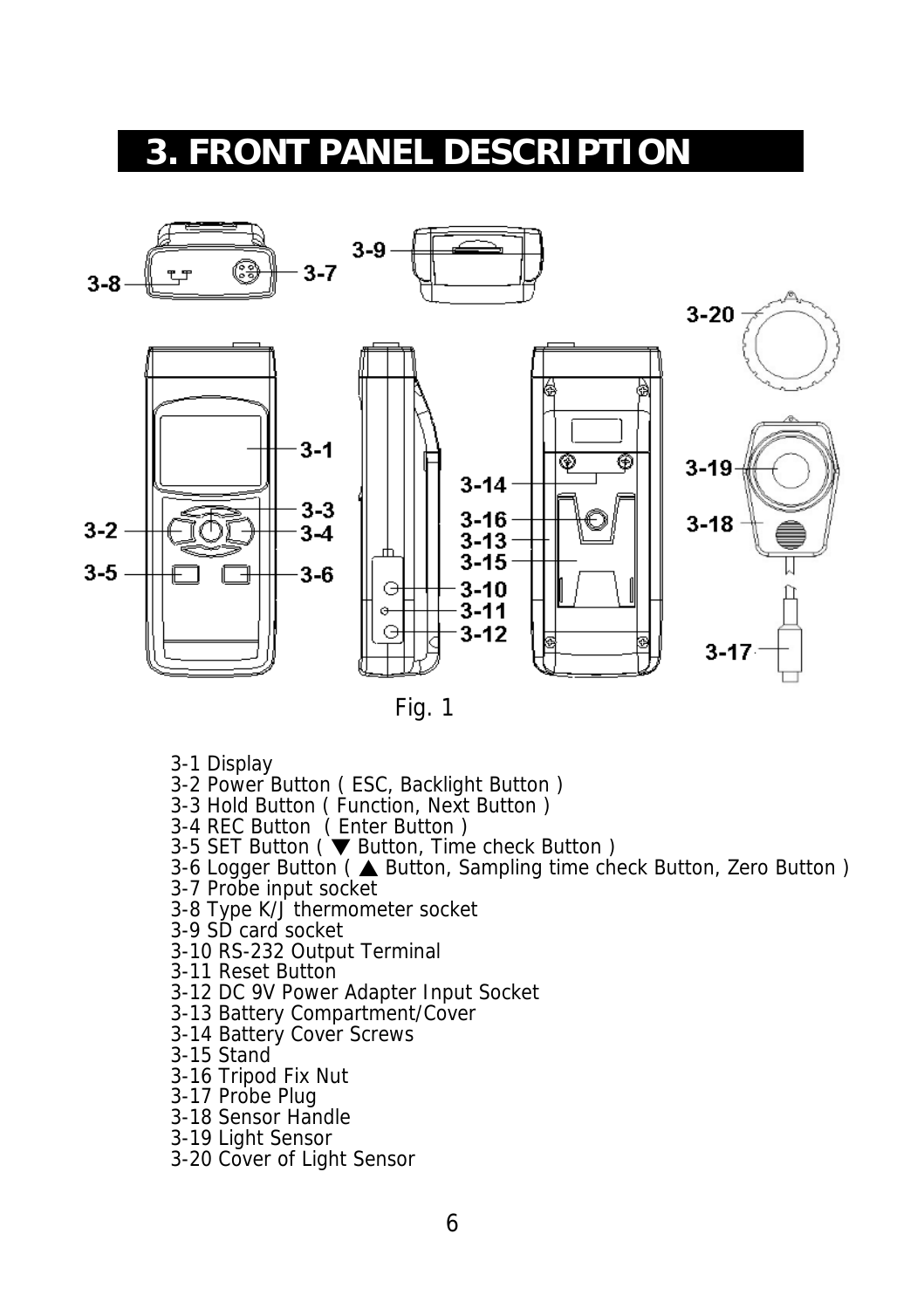### **4. MEASURING PROCEDURE**

### **4-1 Function selection/Measurement**

- 1)Turn on the meter by pressing the " Power Button " ( 3-2, Fig. 1 ) momentarily.
	- \* Pressing the " Power Button " ( 3-2, Fig. 1 ) continuously and  $> 2$  seconds again will turn off the meter.
- 2)The meter can select 2 kind function as :

### **a.Light meter b.Type K/J Thermometer**

Pressing the " Function Button " ( 3-3, Fig. 1 ) continuously ( not release the button ), the Display will show the following text in sequence :

|    | $LlgHt$ Light meter  |
|----|----------------------|
| tΒ | Type K/J Thermometer |

Until the Display show the desired mode ( Function ), just release the " Function Button " ( 3-3, Fig. 1 ), the meter will execute this function with default.

### **Light Meter**

- a. Install the " Probe Plug " ( 3-17, Fig. 1 ) into the " Probe Input Socket " ( 3-7, Fig. 1 ).
- b. Power on the meter by pressing the " Power Button " ( 3-2, Fig. 1 ). The display will show the " LUX " ( Ft-cd ) unit Now the meter is ready for make the measurement.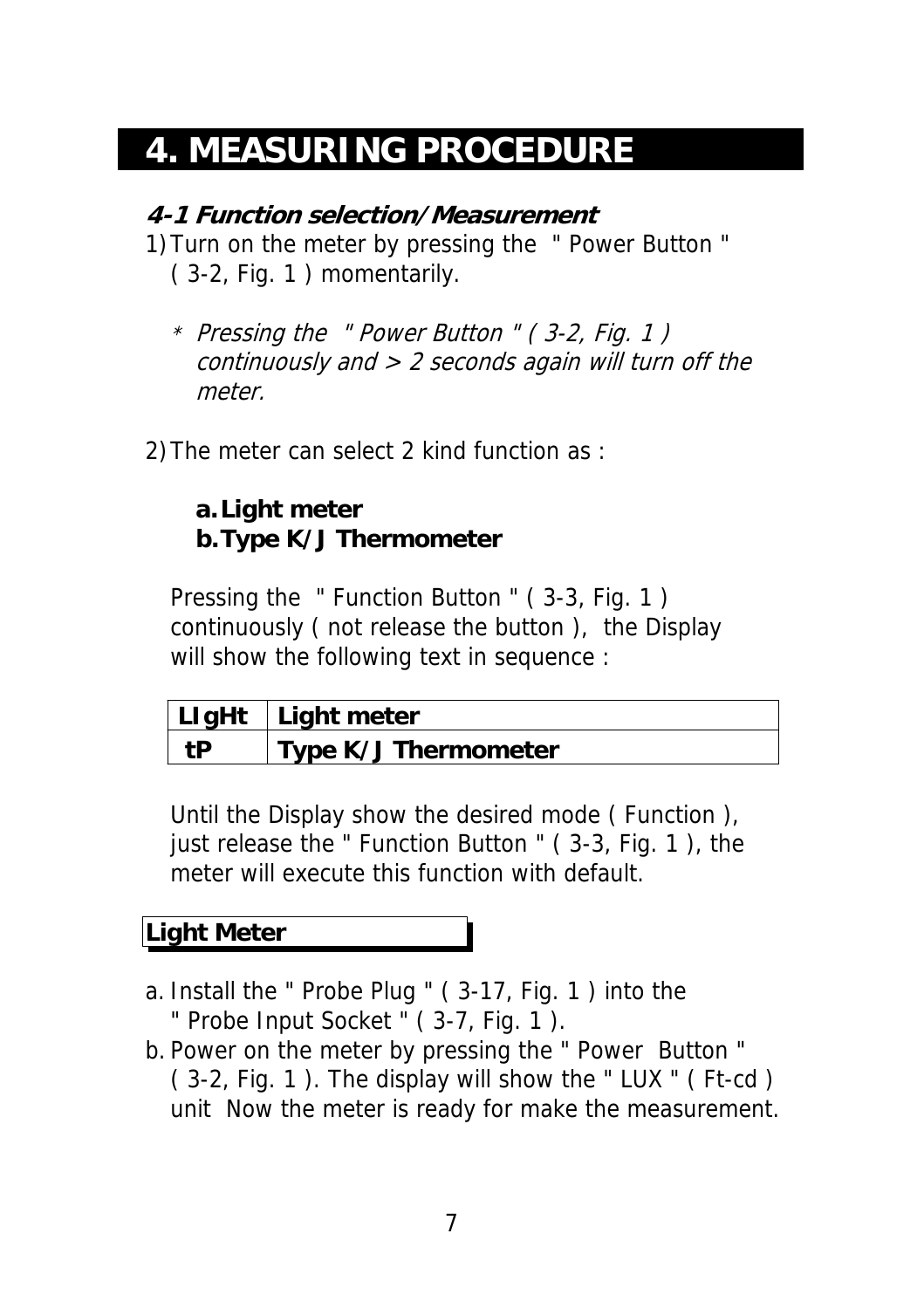c. Use the fingers to hold the " Sensor Handle " ( 3-18 ), face the " Light Sensor " ( 3-19, Fig. 1 ) against to the measurement light source directly. The display will show the light measurement value.

#### Remark :

- \* If intend to change the Light unit ( LUX, Ft-cd ), press the Unit Button " ( 3-4 ) continuously, the unit will change from LUX, Ft-cd in sequence, until the desired unit is present on the Display release the Unit Button ", the select unit will save into the memory with default.
- \* **During the normal Light measurement, if blank the Light Sensor ( 3-19, Fig. 1 ) by " Sensor Cover " ( 3-20 , Fig. 1 ), the display not show zero value, press the " Zero Button, Logger Button " ( 3-6, Fig. 1 ) > 3 seconds, Display will show zero value. Upon completion, remove the sensor cover.**

### **Type K/J thermometer**

- a. Function select to " Type K/J thermometer "
- b. Not install the Humidity " Probe Plug " ( 3-17, Fig. 1 ) into the " Probe Input Socket " ( 3-7, Fig. 1 )
- c. Plug the Thermocouple Temp. Probe ( Type K Temp. probe pr Type J Temp. probe, optional ) into " Type K/J Probe Input Socket " ( 3-8, Fig. 1 ) The Display will show the measuring value that sensing from the Temp. probe.
- d. If the Display show the indicator " K ", it is ready for Type K thermometer. If the Display show the indicator " J ", it is ready for Type J thermometer.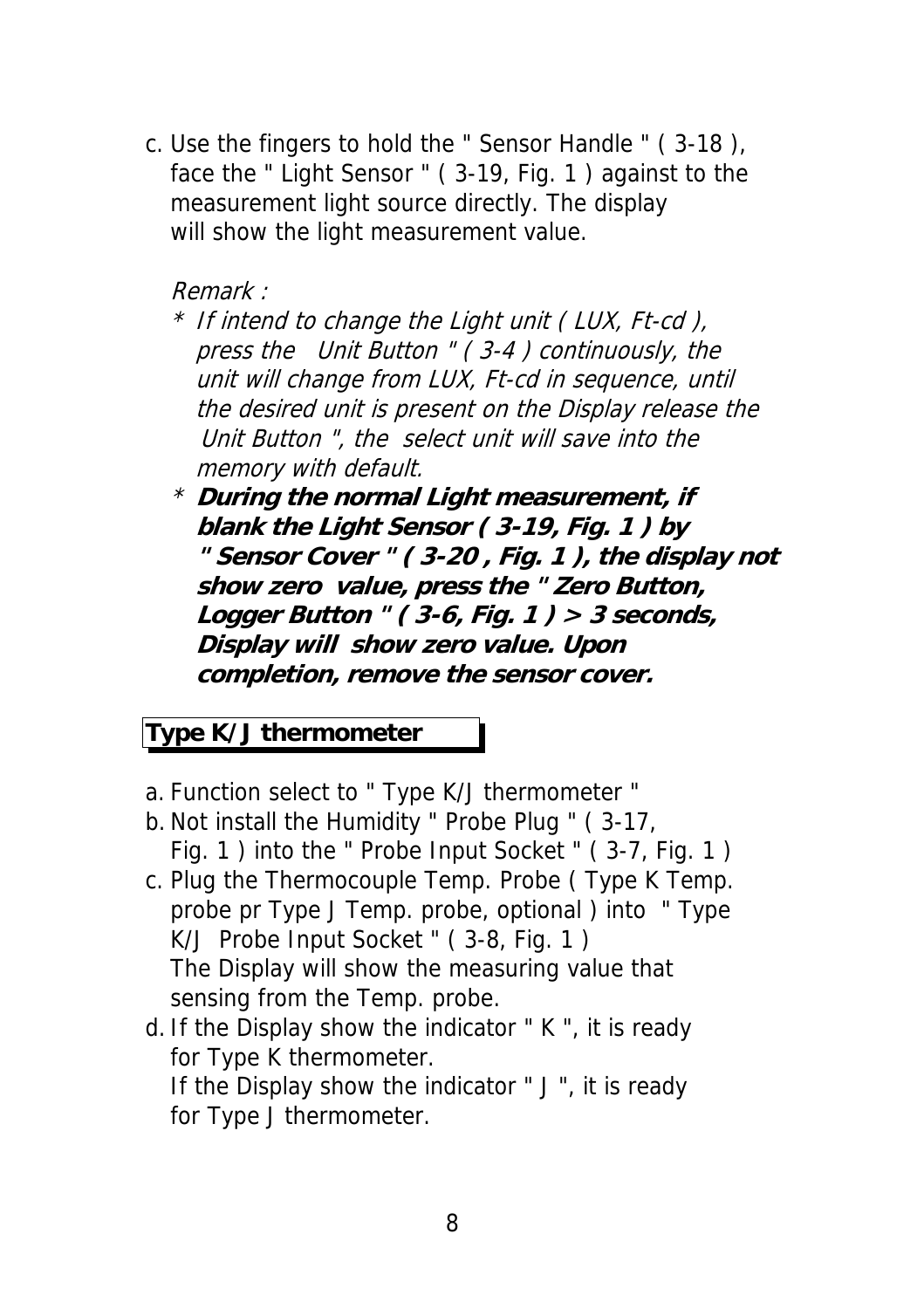Remark :

The meter is defaulted to " Type K thermometer ". If intend to select the " Type J thermometer with default , please refer chapter 7-5 ( page 18 ).

### **4-2 Data Hold**

During the measurement, press the " Hold Button " ( 3-3, Fig. 1 ) once will hold the measured value & the LCD will display a " HOLD " symbol.

Press the " Hold Button " once again will release the data hold function.

### **4-3 Data Record ( Max., Min. reading )**

- 1)The data record function records the maximum and minimum readings. Press the " REC Button " ( 3-4, Fig. 1 ) once to start the Data Record function and there will be a " REC. " symbol on the display.
- 2)With the " REC. " symbol on the display :
	- a)Press the " REC Button " ( 3-4, Fig. 1 ) once, the " REC. MAX. " symbol along with the maximum value will appear on the display.

If intend to delete the maximum value, just press the " Hold Button " ( 3-3, Fig. 1 ) once, then the display will show the " REC. " symbol only & execute the memory function continuously.

b)Press the " REC Button " ( 3-4, Fig. 1 ) again, the " REC. MIN. " symbol along with the minimum value will appear on the display.

If intend to delete the minimum value, just press the " Hold Button " ( 3-3, Fig. 1 ) once, then the display will show the " REC. " symbol only & execute the memory function continuously.

c) To exit the memory record function, just press the " REC " button for 2 seconds at least. The display will revert to the current reading.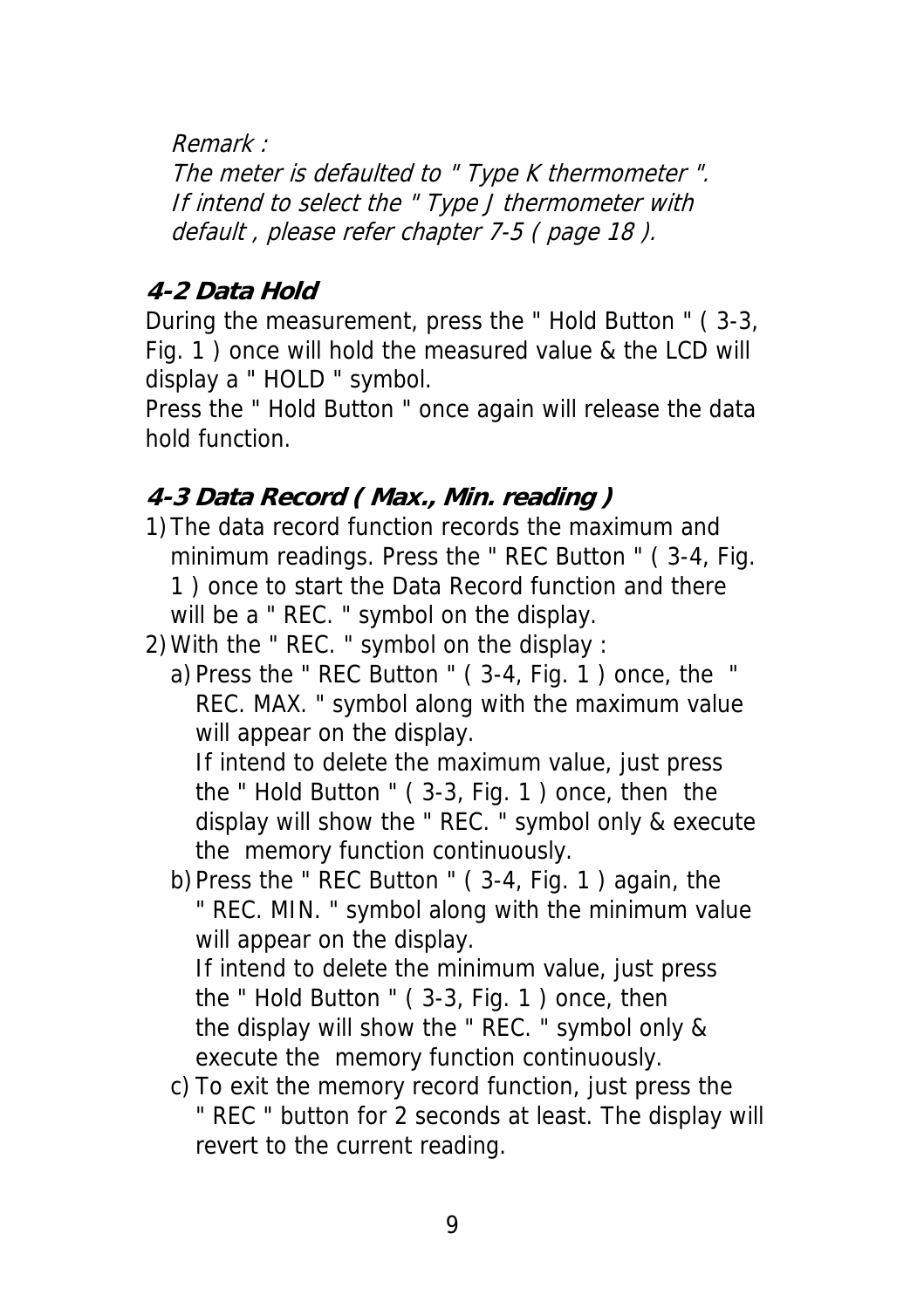### **4-4 LCD Backlight ON/OFF**

After power ON, the " LCD Backlight " will light automatically. During the measurement, press the " Backlight Button " ( 3-2, Fig. 1 ) once will turn OFF the " LCD Backlight ".

Press the " Backlight Button " once again will turn ON the " LCD Backlight " again.

### **5. DATALOGGER**

### **5-1 Preparation before execute datalogger function**

a. Insert the SD card

Prepare a " SD memory card " ( 1 G to 16 G, optional ), insert the SD card into the " SD card socket " ( 3-9, Fig. 1). The front panel of the SD card should face against the the down case.

#### b. SD card Format

If SD card just the first time use into the meter, it recommend to make the " SD card Format " at first. , please refer chapter 7-8 ( page 19 ).

c. Time setting

If the meter is used at first time, it should to adjust the clock time exactly, please refer chapter 7-1 ( page 16 ).

### d. Decimal format setting



The numerical data structure of SD card is default used the " . " as the decimal, for example "20.6" "1000.53" . But in certain countries ( Europe ...) is used the " , " as the decimal point, for example " 20, 6 " "1000,53". Under such situation, it should change the Decimal character at first, details of setting the Decimal point, refer to Chapter 7-2, page 17.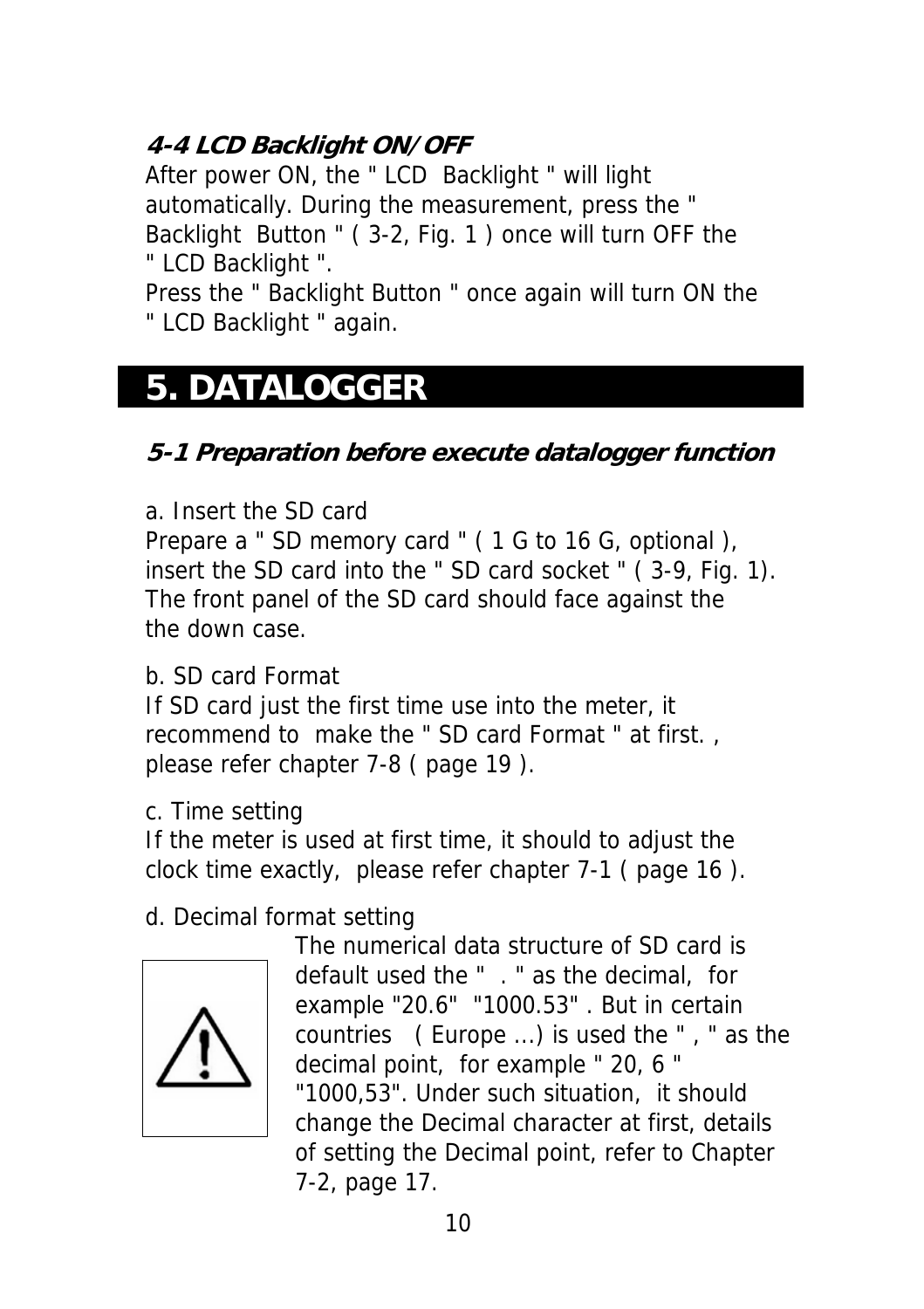### **5-2 Auto Datalogger ( Set sampling time ≥ 1 second )**

a. Start the datalogger

Press the " REC Button ( 3-4, Fig. 1 ) once , the LCD will show the text " REC ", then press the " Logger Button " ( 3-6, Fig. 1 ), the " REC " will flashing, at the same time the measuring data along the time information will be saved into the memory circuit.

Remark :

\*How to set the sampling time, refer to Chapter 7-7, page 19.

\*How to set the beeper sound is enable, refer to Chapter 7-4, page 18.

b. Pause the datalogger

During execute the Datalogger function , if press the " Logger Button " ( 3-6, Fig. 1 ) once will pause the Datalogger function ( stop to save the measuring data into the memory circuit temporally ). In the same time the text of " REC " will stop flashing.

Remark :

If press the " Logger Button " ( 3-6, Fig. 1 ) once again will execute the Datalogger again, the text of "REC" will flashing .

c.. Finish the Datalogger

During pause the Datalogger, press the " REC Button " ( 3-4, Fig. 1) continuously at least two seconds, the " REC " indication will be disappeared and finish the Datalogger.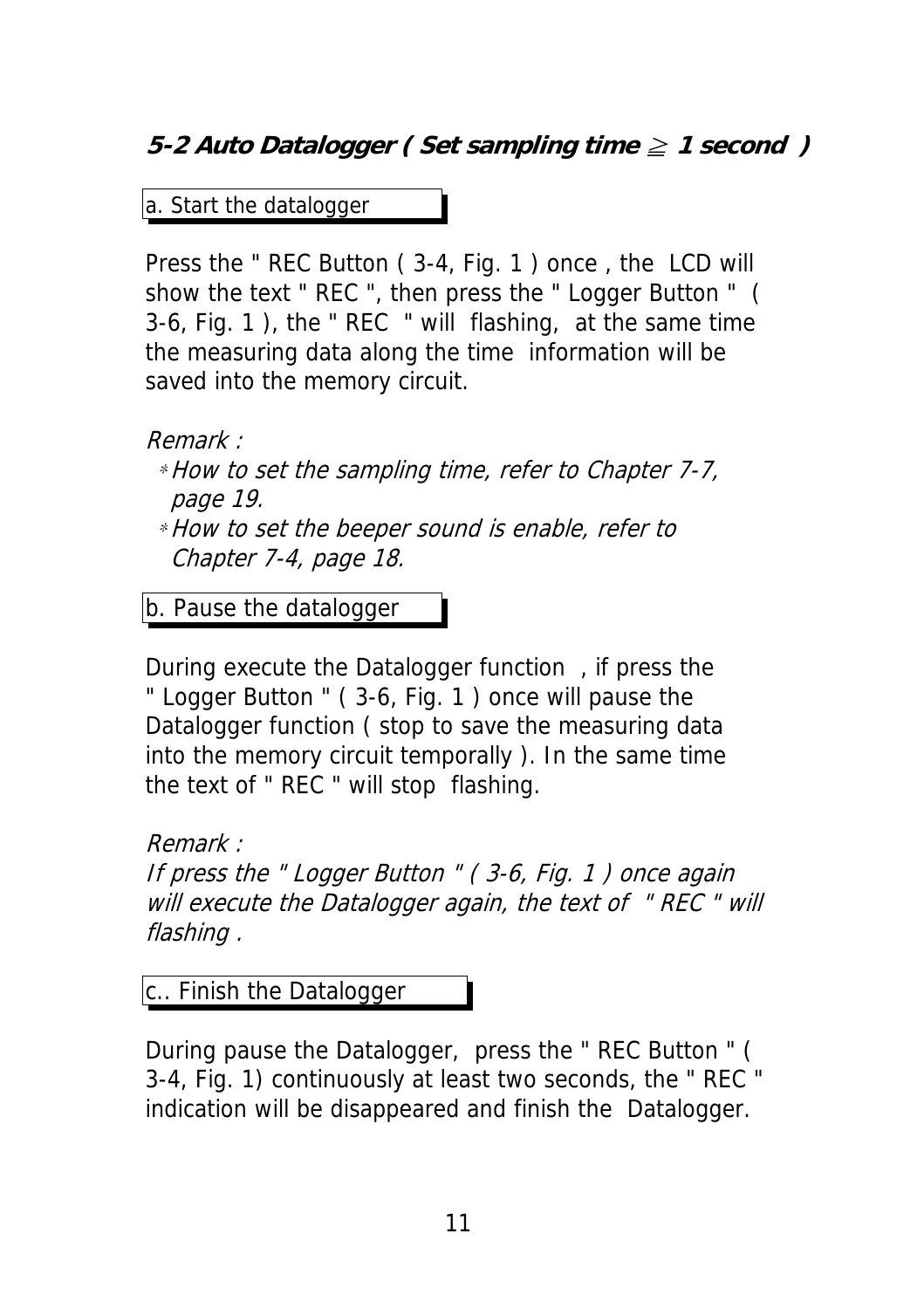### **5-3 Manual Datalogger ( Set sampling time = 0 second )**

a. Set sampling time is to 0 second

Press the " REC Button ( 3-4, Fig. 1 ) once , the LCD will show the text " REC ", then press the " Logger Button " ( 3-6, Fig. 1 ) once, the " REC " will flashing once and Beeper will sound once, at the same time the measuring data along the time information will be saved into the memory circuit. The lower Display will show the Position ( Location ) no. and saved into the SD card too.

#### Remark :

During execute the Manual Datalogger, press the " $\nabla$ Button " ( 3-5, Fig, 1 ) the lower no. ( position no. ) will flashing. It can use the " $\triangle$  Button " (3-6, Fig. 1) or " ▼ Button " ( 3-5, Fig. 1 ) to set the measuring position ( 1 to 99, for example room 1 to room 99 ) to identify the measurement location , the lower Display will show P x (  $x = 1$  to 99). After the position no. is selected, t press the " Enter Button " ( 3-4, Fig. 1 ) to confirm.

b. Finish the Datalogger

Press the " REC Button " ( 3-4, Fig. 1) continuously at least two seconds, the " REC " indication will be disappeared and finish the Datalogger.

### **5-4 Check time information**

During the normal measurement ( not execute the Datalogger ), If press " Time check Button " ( 3-5, Fig. 1 ) once , the lower LCD display will present the time information of Year, Month/Date, Hour/Minute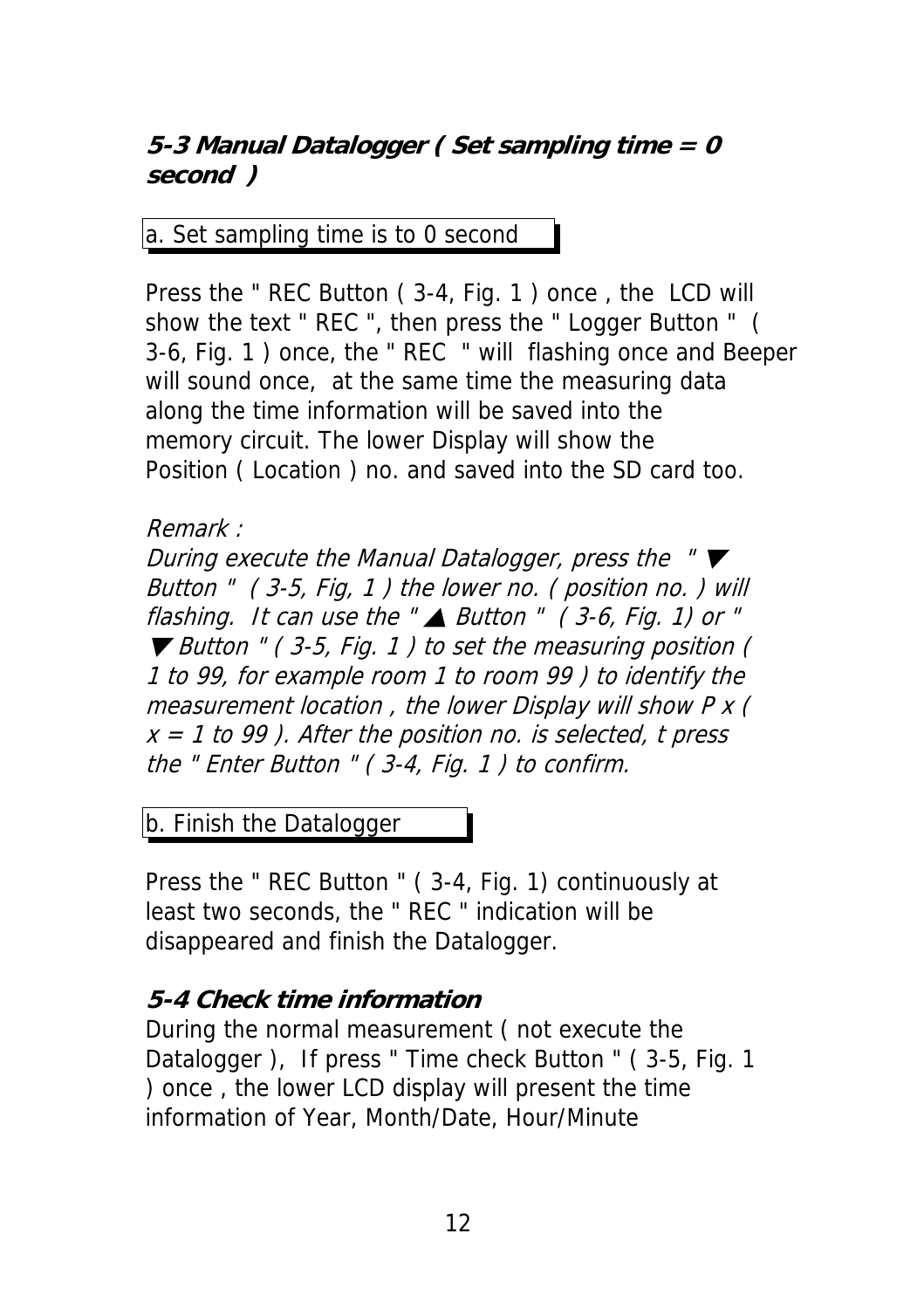### **5-5 Check sampling time information**

During the normal measurement ( not execute the Datalogger ), If press " Sampling Button " ( 3-6, Fig. 1 ) once , the lower LCD display will present the Sampling time information in second unit.

### **5-6 SD Card Data structure**

1)When the first time, the SD card is used into the meter, the SD card will generate a folder :

### **LXA01**

2)If the first time to execute the Datalogger, under the route LXA01\, will generate a new file name LXA01001.XLS. After exist the Datalogger, then execute again, the data will save to the LXA01001.XLS until Data column reach to 30,000 columns, then will generate a new file, for example LXA01002.XLS

3)Under the folder LXA01\, if the total files more than 99 files, will generate anew route, such as LXA02\ ........

4)The file's route structure :

| LXA01\  | LXA01001.XLS<br>LXA01002.XLS                   |
|---------|------------------------------------------------|
| I XAO2\ | LXA01099.XLS<br>I XAO2001.XI S<br>LXA02002.XLS |
| I XAXX\ | LXA02099.XLS                                   |

Remark : XX : Max. value is 10.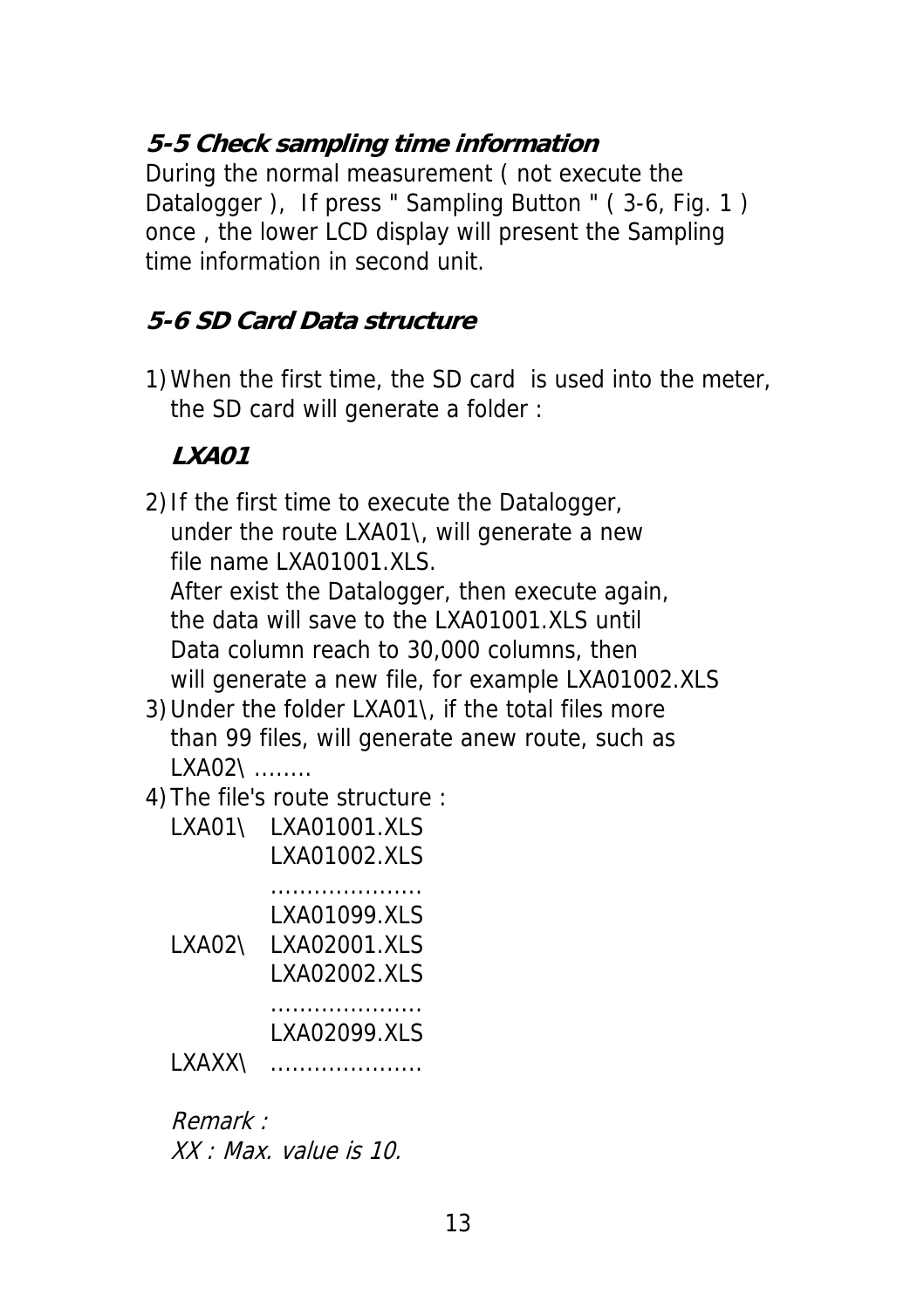### **6. Saving data from the SD card to the computer ( EXCEL software )**

- 1)After execute the Data Logger function, take away the SD card out from the " SD card socket " ( 3-9, Fig. 1 ).
- 2)Plug in the SD card into the Computer's SD card slot ( if your computer build in this installation ) or insert the SD card into the " SD card adapter ". then connect the " SD card adapter " into the computer.
- 3)Power ON the computer and run the " EXCEL software ". Down load the saving data file ( for example the file name : LXA01001.XLS, LXA01002.XLS ) from the SD card to the computer. The saving data will present into the EXCEL software screen ( for example as following EXCEL data screens ) , then user can use those EXCEL data to make the further Data or Graphic analysis usefully.

#### EXCEL data screen ( for example )

|                | A1             |          | $\mathbf{v}$ (a) | $f_x$ | Place    |       |      |   |   |   |        |
|----------------|----------------|----------|------------------|-------|----------|-------|------|---|---|---|--------|
| ◢              | $\mathbf{A}$   | B        | $\mathbb{C}$     | D     | E        | F     | G    | H | I | J | $\,$ K |
|                | Place          | Date     | Time             | Value | Unit     | Value | Unit |   |   |   |        |
| $\overline{2}$ |                | 2009/6/8 | 15:14:54         |       | 663 LUX  |       |      |   |   |   |        |
| 3              | $\overline{2}$ | 2009/6/8 | 15:14:55         |       | 666 LUX  |       |      |   |   |   |        |
| 4              | 3              | 2009/6/8 | 15:14:56         |       | 663 LUX  |       |      |   |   |   |        |
| 5              | $\overline{4}$ | 2009/6/8 | 15:14:57         |       | 663 LUX  |       |      |   |   |   |        |
| 6              | 5              | 2009/6/8 | 15:14:58         |       | 666 LUX  |       |      |   |   |   |        |
| 7              | 6              | 2009/6/8 | 15:14:59         |       | 659 LUX  |       |      |   |   |   |        |
| 8              | 7              | 2009/6/8 | 15:15:00         |       | 664 LUX  |       |      |   |   |   |        |
| 9              | 8              | 2009/6/8 | 15:15:01         |       | 664 LUX  |       |      |   |   |   |        |
| 10             | 9              | 2009/6/8 | 15:15:02         |       | 664 LUX  |       |      |   |   |   |        |
| 11             | 10             | 2009/6/8 | 15:15:03         |       | 664 LUX  |       |      |   |   |   |        |
| 12             | 11             | 2009/6/8 | 15:15:04         |       | 664 LUX  |       |      |   |   |   |        |
| 13             | 12             | 2009/6/8 | 15:15:05         |       | 667 LUX  |       |      |   |   |   |        |
| 14             | 13             | 2009/6/8 | 15:15:06         |       | 674 LUX  |       |      |   |   |   |        |
| 15             | 14             | 2009/6/8 | 15:15:07         |       | 674 LUX  |       |      |   |   |   |        |
| 16             | 15             | 2009/6/8 | 15:15:08         |       | 674 LUX  |       |      |   |   |   |        |
| 17             | 16             | 2009/6/8 | 15:15:09         |       | 674 LUX  |       |      |   |   |   |        |
| 18             | 17             | 2009/6/8 | 15:15:10         |       | 155 LUX  |       |      |   |   |   |        |
| 19             | 18             | 2009/6/8 | 15:15:11         |       | 1038 LUX |       |      |   |   |   |        |
| 20             | 19             | 2009/6/8 | 15:15:12         |       | 2030 LUX |       |      |   |   |   |        |
| 21             | 20             | 2009/6/8 | 15:15:13         |       | 1250 LUX |       |      |   |   |   |        |
| 22             | 21             | 2009/6/8 | 15:15:14         |       | 1088 LUX |       |      |   |   |   |        |
| 23             | 22             | 2009/6/8 | 15:15:15         |       | 874 LUX  |       |      |   |   |   |        |
| 24             | 23             | 2009/6/8 | 15:15:16         |       | 1007 LUX |       |      |   |   |   |        |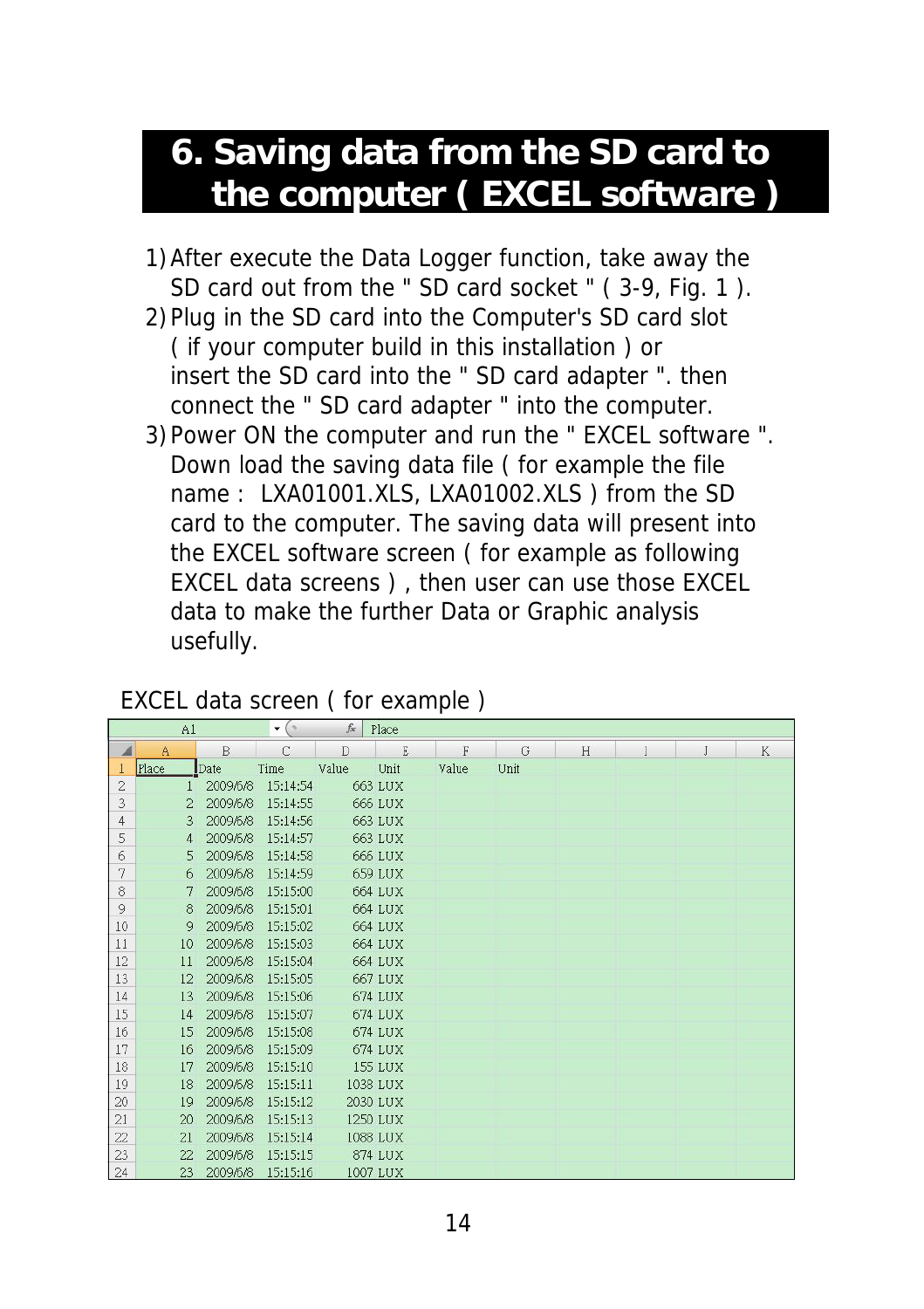

#### EXCEL graphic screen ( for example )

### **7. ADVANCED SETTING**

Under do not execute the Datalogger function, press the " SET Button " ( 3-5, Fig. 1 ) continuously at least two seconds will enter the " Advanced Setting " mode. then press the " Next Button " (3-3, Fig. 1 ) once a while in sequence to select the eight main function, the lower display will show :

**dAtE......**Set clock time ( Year/Month/Date, Hour/Minute/ Second ) **dEC.......**Set SD card Decimal character **PoFF.....**Auto power OFF management **bEEP.....**Set beeper sound ON/OFF **tYPE......**Select the Thermometer to Type K or Type J **t-CF......** Select the Temp. unit to ℃ or F **SP-t......**Set sampling time ( Hour/Minute/Second ) **Sd F.....** SD memory card Format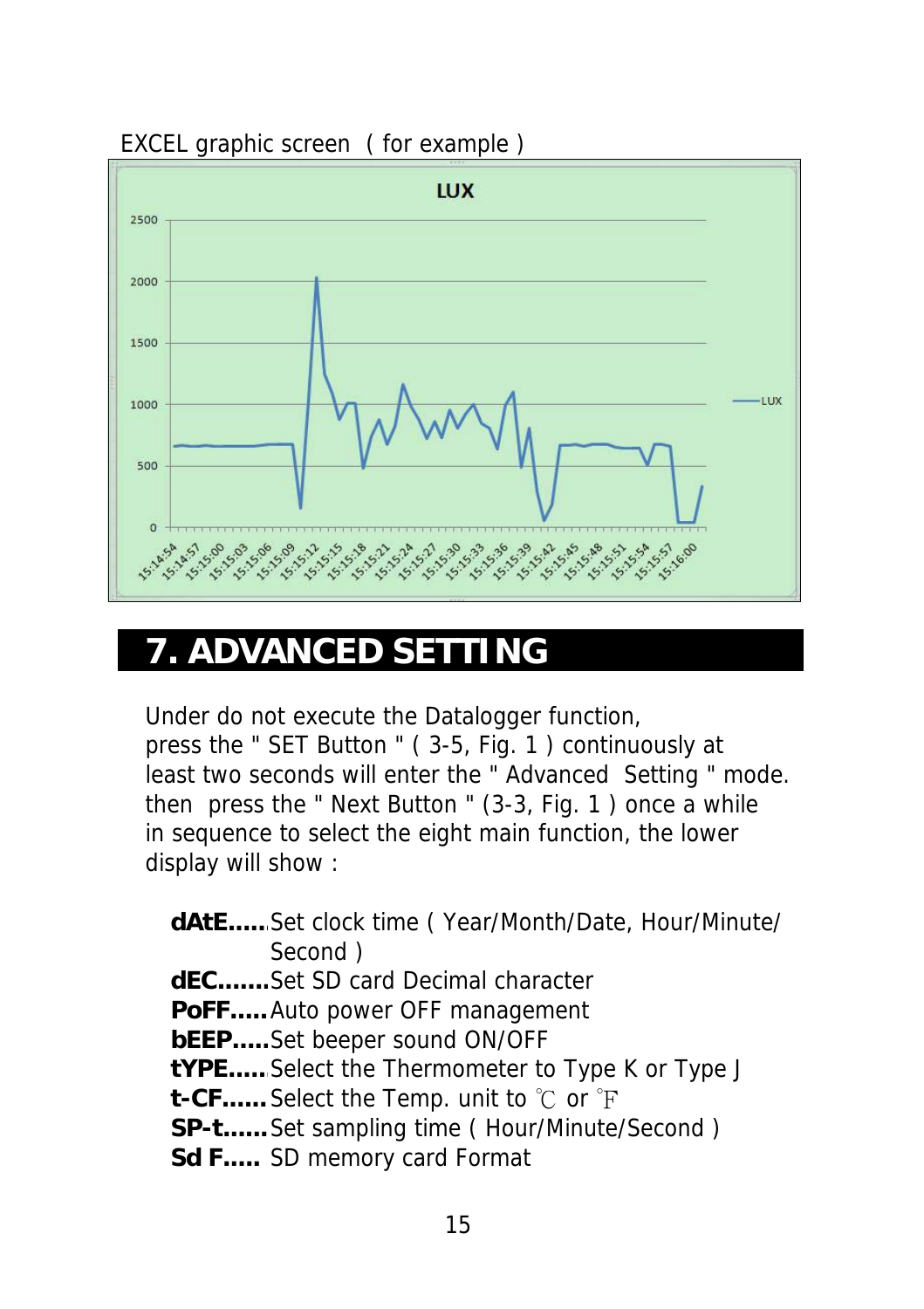**Remark :**

**During execute the " Advanced Setting " function, if press " Esc Button " ( 3-2, Fig. 1 ) once will exit the " Advanced Setting " function, the LCD will return to normal screen.**

### **7-1 Set clock time ( Year/Month/Date, Hour/Minute/ Second )**

When the lower display show " dAtE "

- 1)Press the " Enter Button " ( 3-4, Fig. 1 ) once, Use the " $\triangle$  Button " (3-6, Fig. 1) or " $\nabla$  Button " ( 3-5, Fig. 1 ) to adjust the value ( Setting start from Year value ). After the desired value is set, press the " Enter Button " ( 3-4, Fig. 1 ) once will going to next value adjustment ( for example, first setting value is Year then next to adjust Month, Date, Hour, Minute, Second value ).
- 2)After set all the time value ( Year, Month, Date, Hour, Minute, Second ), the screen will jump to " SD card Decimal character " setting screen ( Chapter 7-2 ).

Remark :

After the time value is setting, the internal clock will run precisely even Power off if the battery is under normal condition ( No low battery power ).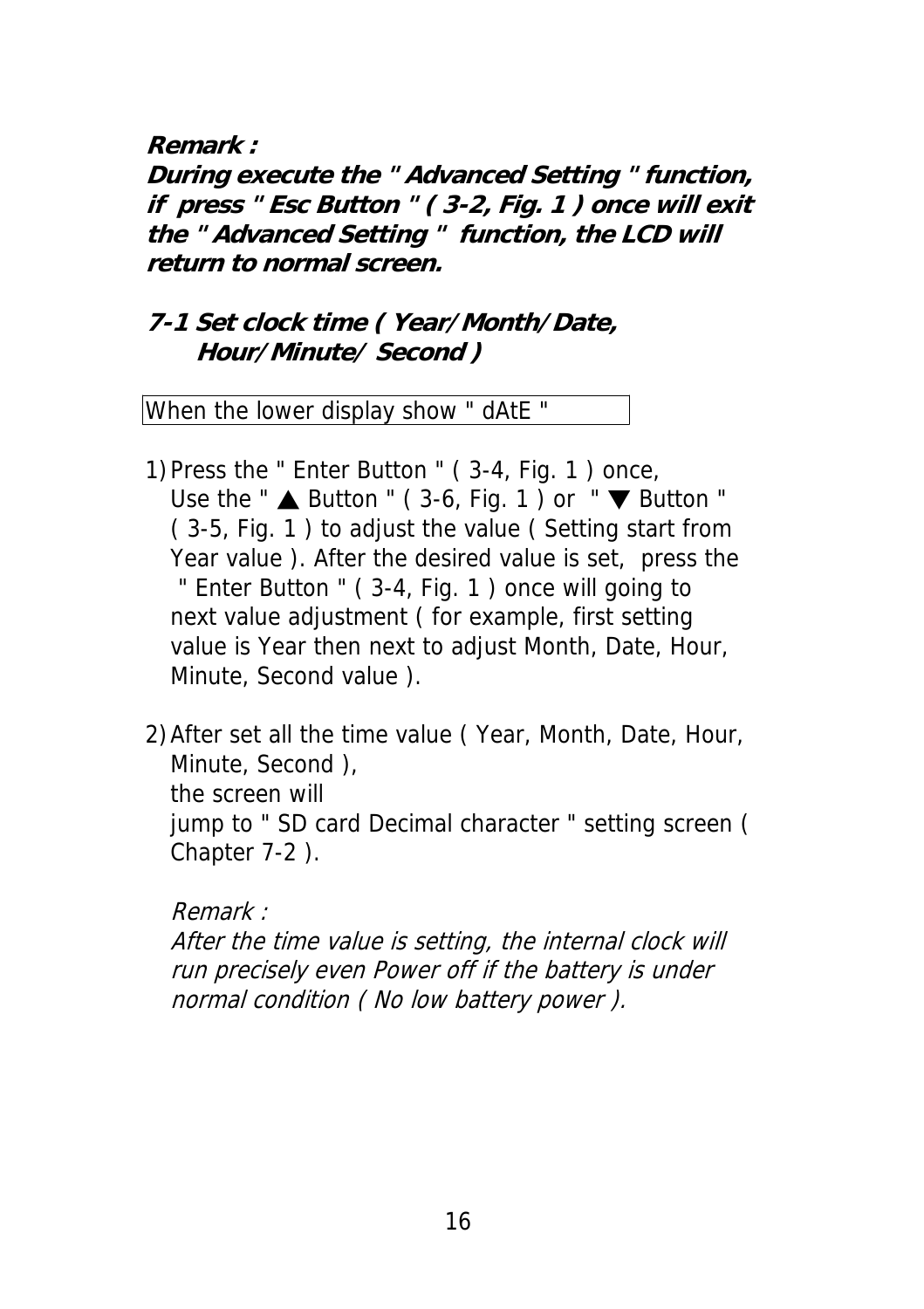### **7-2 Decimal point of SD card setting**

The numerical data structure of SD card is default used the " . " as the decimal, for example "20.6" "1000.53" . But in certain countries ( Europe ...) is used the " , " as the decimal point, for example " 20,6 " "1000,53". Under such situation, it should change the Decimal character at first.

When the lower display show " dEC "

1) Use the " $\triangle$  Button " (3-6, Fig. 1) or " $\nabla$  Button " ( 3-5, Fig. 1 ) to select the upper value to " bASIC " or " Euro ".

#### **bASIC - Use " . " as the Decimal point with default. Euro - Use " , " as the Decimal point with default.**

2)After select the upper text to " bASIC " or " Euro ", press the " Enter Button " ( 3-4, Fig. 1 ) will save the setting function with default.

### **7-3 Auto power OFF management**

When the lower display show " PoFF "

1) Use the " $\triangle$  Button " (3-6, Fig. 1) or " $\nabla$  Button " ( 3-5, Fig. 1 ) to select the upper value to " yES " or " no ".

#### **yES - Auto Power Off management will enable. no - Auto Power Off management will disable.**

2)After select the upper text to " yES " or " no ", press the " Enter Button " ( 3-4, Fig. 1 ) will save the setting function with default.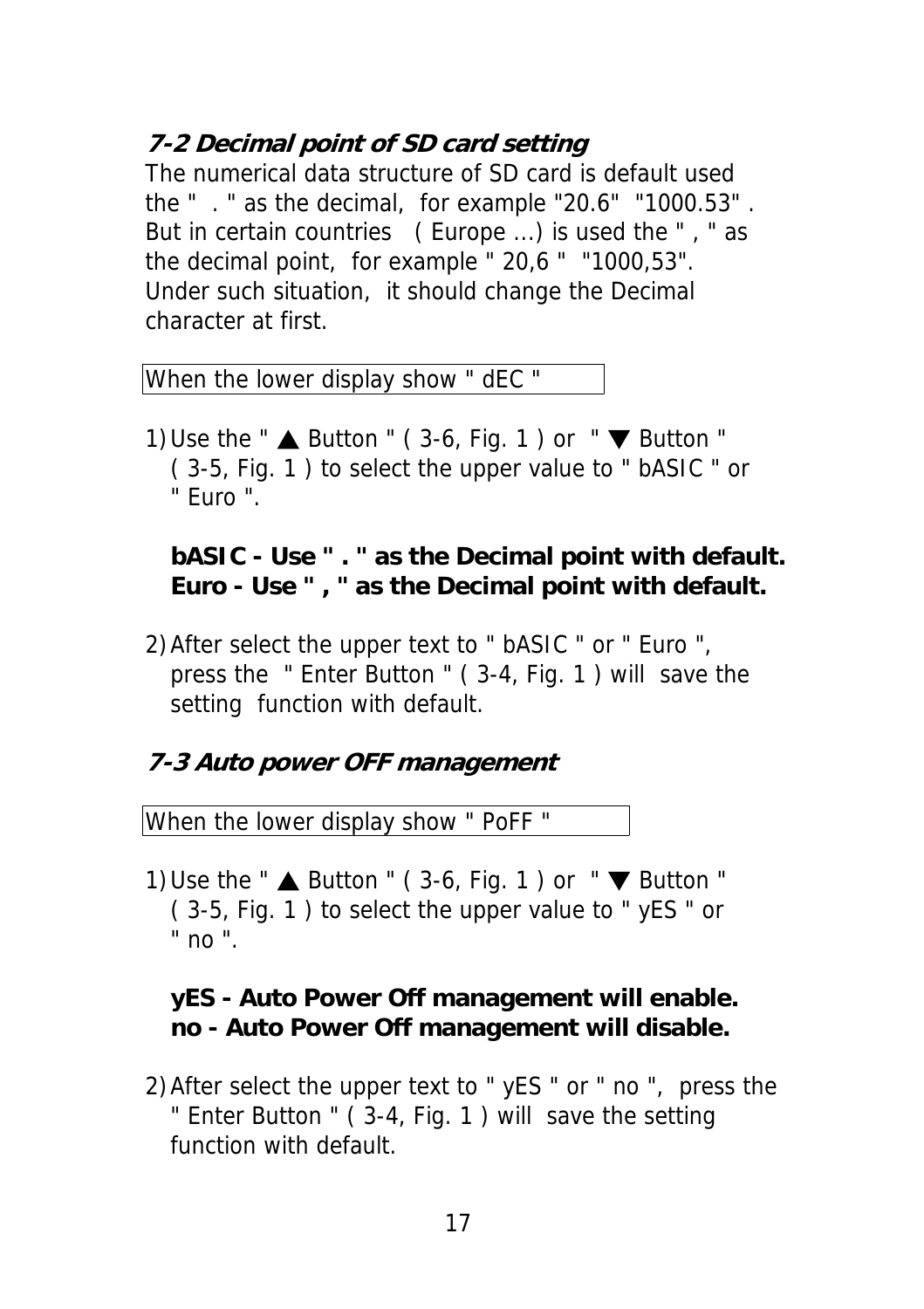### **7-4 Set beeper sound ON/OFF**

When the lower display show " bEEP "

1) Use the " $\triangle$  Button " (3-6, Fig. 1) or " $\nabla$  Button " ( 3-5, Fig. 1 ) to select the upper value to " yES " or " no ".

### **yES - Meter's beep sound will be ON with default. no - Meter's beep sound will be OFF with default. is power ON.**

2)After select the upper text to " yES " or " no ", press the " Enter Button " ( 3-4, Fig. 1 ) will save the setting function with default.

### **7-5 Select the Thermometer to Type K or Type J**

When the lower display show " tYPE "

1) Use the " $\triangle$  Button " (3-6, Fig. 1) or " $\nabla$  Button " ( 3-5, Fig. 1 ) to select the Display unit to " K " or " J ".

### **K - Type K thermometer j - Type J thermometer**

2)After Display unit is selected to " K " or " J ", press the " Enter Button " ( 3-4, Fig. 1 ) will save the setting function with default.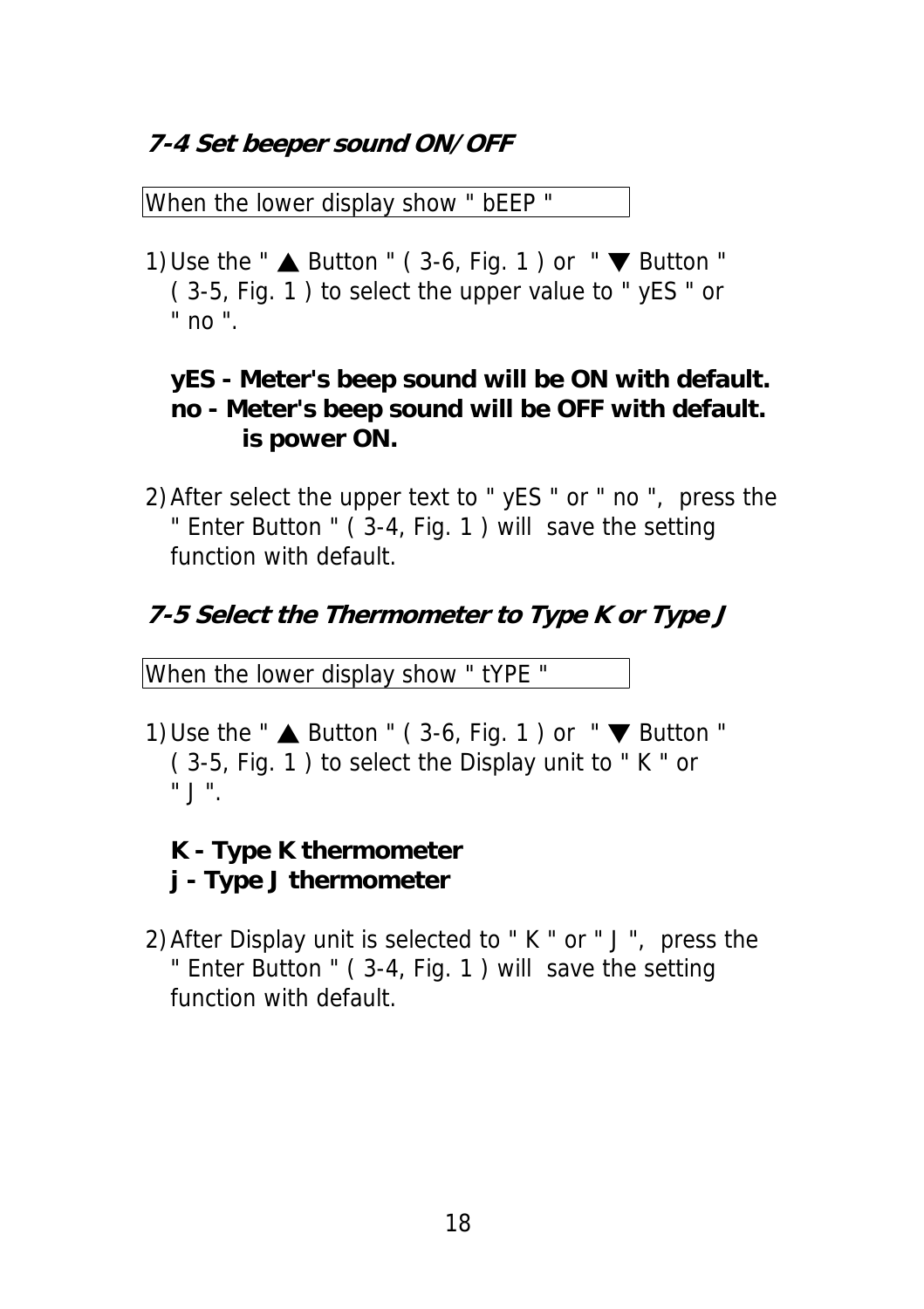#### **7-6 Select the Temp. unit to ℃ or °F**

When the lower display show " t-CF "

1) Use the " $\triangle$  Button " (3-6, Fig. 1) or " $\nabla$  Button " ( 3-5, Fig. 1 ) to select the upper Display text to " C " or " F ".

#### **C - Temperature unit is** ℃ **F - Temperature unit is** ℉

2)After Display unit is selected to " C " or " F ", press the " Enter Button " ( 3-4, Fig. 1 ) will save the setting function with default.

### **7-7 Set sampling time ( SecondS )**

When the lower display show " SP-t "

- 1) Use the " $\triangle$  Button " (3-6, Fig. 1) or " $\nabla$  Button " ( 3-5, Fig. 1 ) to adjust the value ( 1, 2, 5, 10, 30,60, 120, 300, 600, 1800,3600 seconds ).
- 2)After teh Sampling value is selected, press the " Enter Button " ( 3-4, Fig. 1 ) will save the setting function with default.

### **7-8 SD memory card Format**

When the lower display show " Sd F "

1) Use the "  $\triangle$  Button " (3-6, Fig. 1) or " $\nabla$  Button " ( 3-5, Fig. 1 ) to select the upper value to " yES " or " no ".

### **yES - Intend to format the SD memory card no - Not execute the SD memory card format**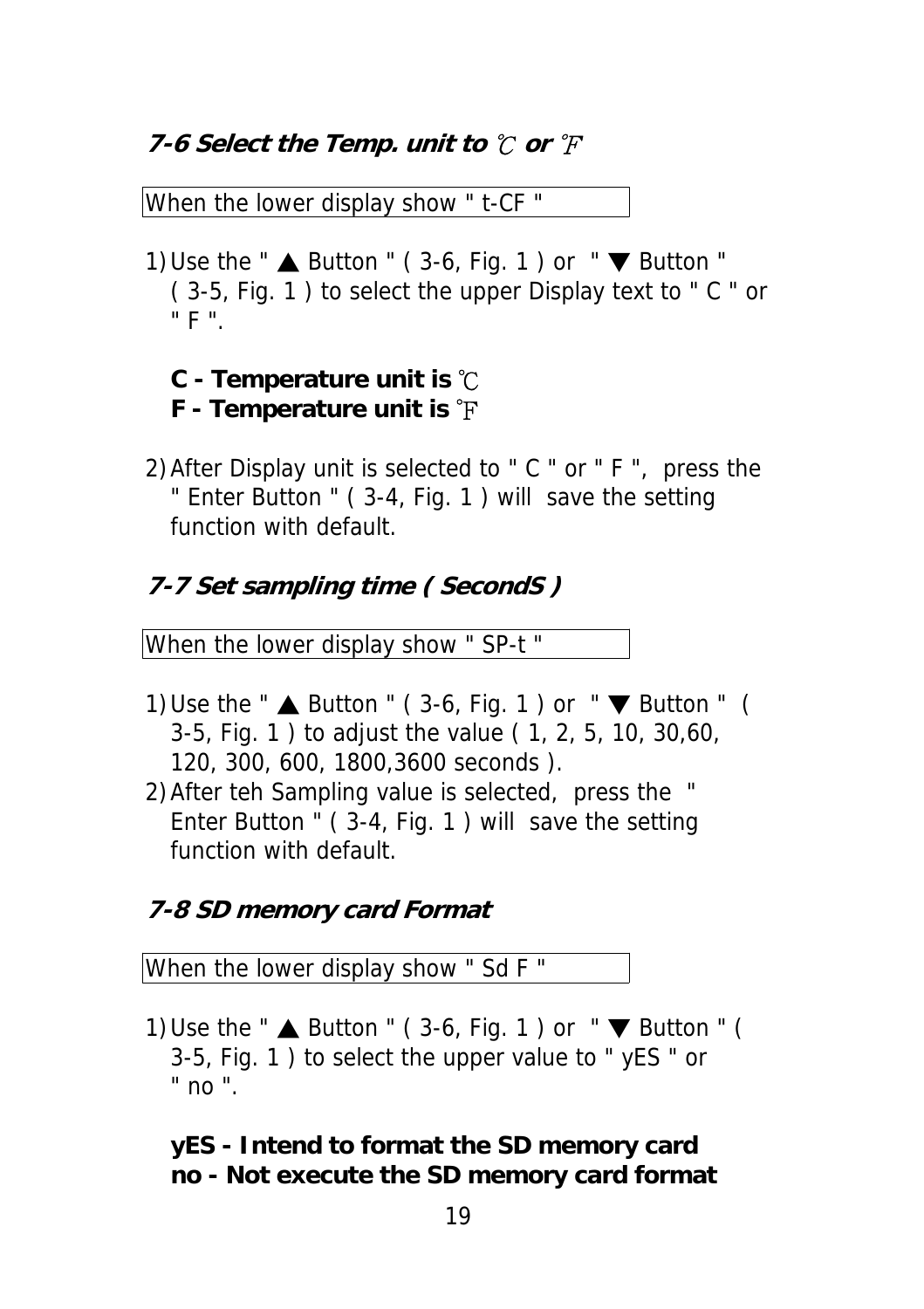2)If select the upper to " yES ", press the " Enter Button " ( 3-4, Fig. 1 ) once again, the Display will show text " yES Enter " to confirm again, if make sure to do the SD memory card format, then press " Enter Button " once will format the SD memory clear all the existing data that already saving into the SD card.

### **8. POWER SUPPLY from DC ADAPTER**

The meter also can supply the power supply from the DC 9V Power Adapter ( optional ). Insert the plug of Power Adapter into " DC 9V Power Adapter Input Socket " ( 3-12, Fig. 1 ). The meter will permanent power ON when use the DC ADAPTER power supply ( The power Button function is disable ).

### **9. BATTERY REPLACEMENT**

- 1) When the left corner of LCD display show "  $\sqrt{2}$ ", it is necessary to replace the battery. However, in-spec. measurement may still be made for several hours after low battery indicator appears before the instrument become inaccurate.
- 2)Loose the screws of the " Battery Cover " ( 3-13, Fig. 1 ) and take away the " Battery Cover " from the instrument and remove the battery.
- 3)Replace with DC 1.5 V battery ( UM3, AA, Alkaline/heavy duty ) x 6 PCs, and reinstate the cover.
- 4)Make sure the battery cover is secured after changing the battery.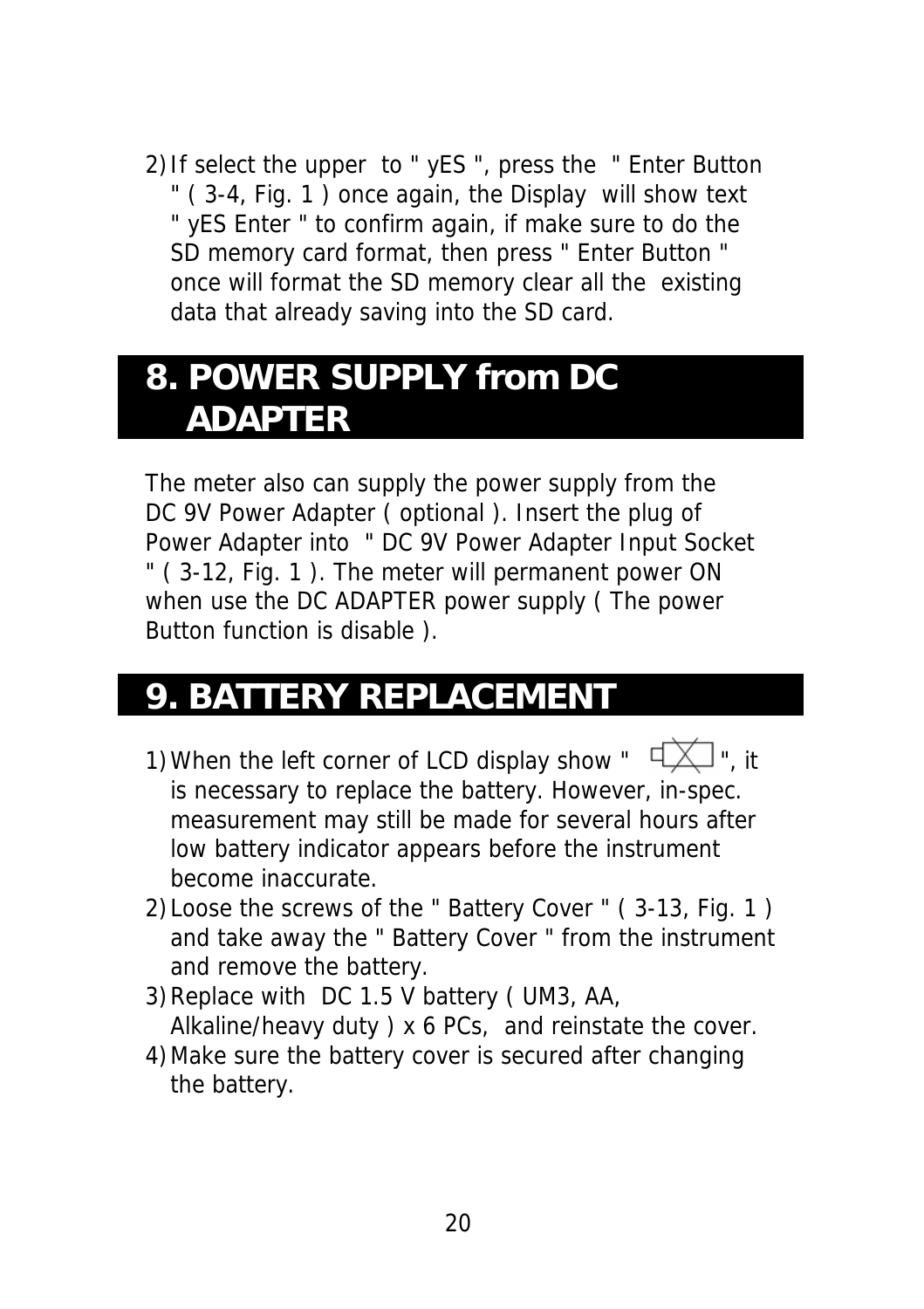### **10. SYSTEM RESET**

If the meter happen the troubles such as :

CPU system is hold ( for example, the key button can not be operated... ).

Then make the system RESET will fix the problem. The system RESET procedures will be either following method :

During the power on, use a pin to press the " Reset Button " ( 3-11, Fig. 1 ) once a while will reset the circuit system.

### **11. RS232 PC SERIAL INTERFACE**

The instrument has RS232 PC serial interface via a 3.5 mm terminal ( 3-10, Fig. 1 ).

The data output is a 16 digit stream which can be utilized for user's specific application.

A RS232 lead with the following connection will be required to link the instrument with the PC serial port.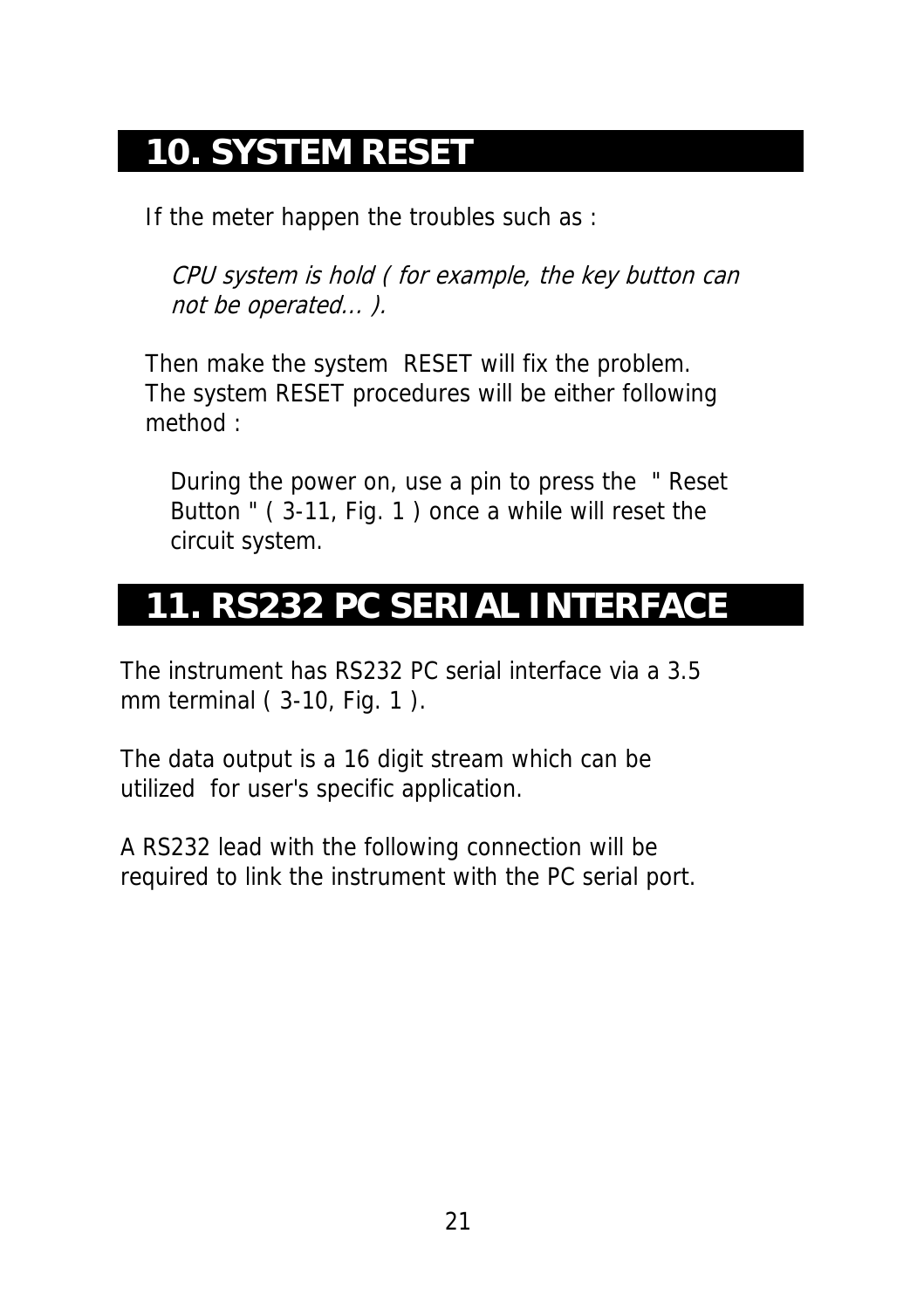

The 16 digits data stream will be displayed in the following format :

D15 D14 D13 D12 D11 D10 D9 D8 D7 D6 D5 D4 D3 D2 D1 D0

#### **Each digit indicates the following status :**

| D <sub>0</sub>  | End Word                                      |  |  |  |  |
|-----------------|-----------------------------------------------|--|--|--|--|
| D1 & D8         | Display reading, $D1 = LSD$ , $D8 = MSD$      |  |  |  |  |
|                 | For example :                                 |  |  |  |  |
|                 | If the display reading is 1234, then D8 to    |  |  |  |  |
|                 | D1 is: 00001234                               |  |  |  |  |
| D <sub>9</sub>  | Decimal Point(DP), position from right to the |  |  |  |  |
|                 | left                                          |  |  |  |  |
|                 | $0 = No DP$ , 1 = 1 DP, 2 = 2 DP, 3 = 3 DP    |  |  |  |  |
| D <sub>10</sub> | Polarity                                      |  |  |  |  |
|                 | $0 =$ Positive $1 =$ Negative                 |  |  |  |  |
|                 | D11 & D12 Annunciator for Display             |  |  |  |  |
|                 | ${}^{\circ}C = 01$   ${}^{\circ}F = 02$       |  |  |  |  |
|                 | $LUX = 15$   Ft-cd = 16                       |  |  |  |  |
| D <sub>13</sub> | When send the upper display data $= 1$        |  |  |  |  |
|                 | When send the lower display data $= 2$        |  |  |  |  |
| D14             | 4                                             |  |  |  |  |
| D <sub>15</sub> | <b>Start Word</b>                             |  |  |  |  |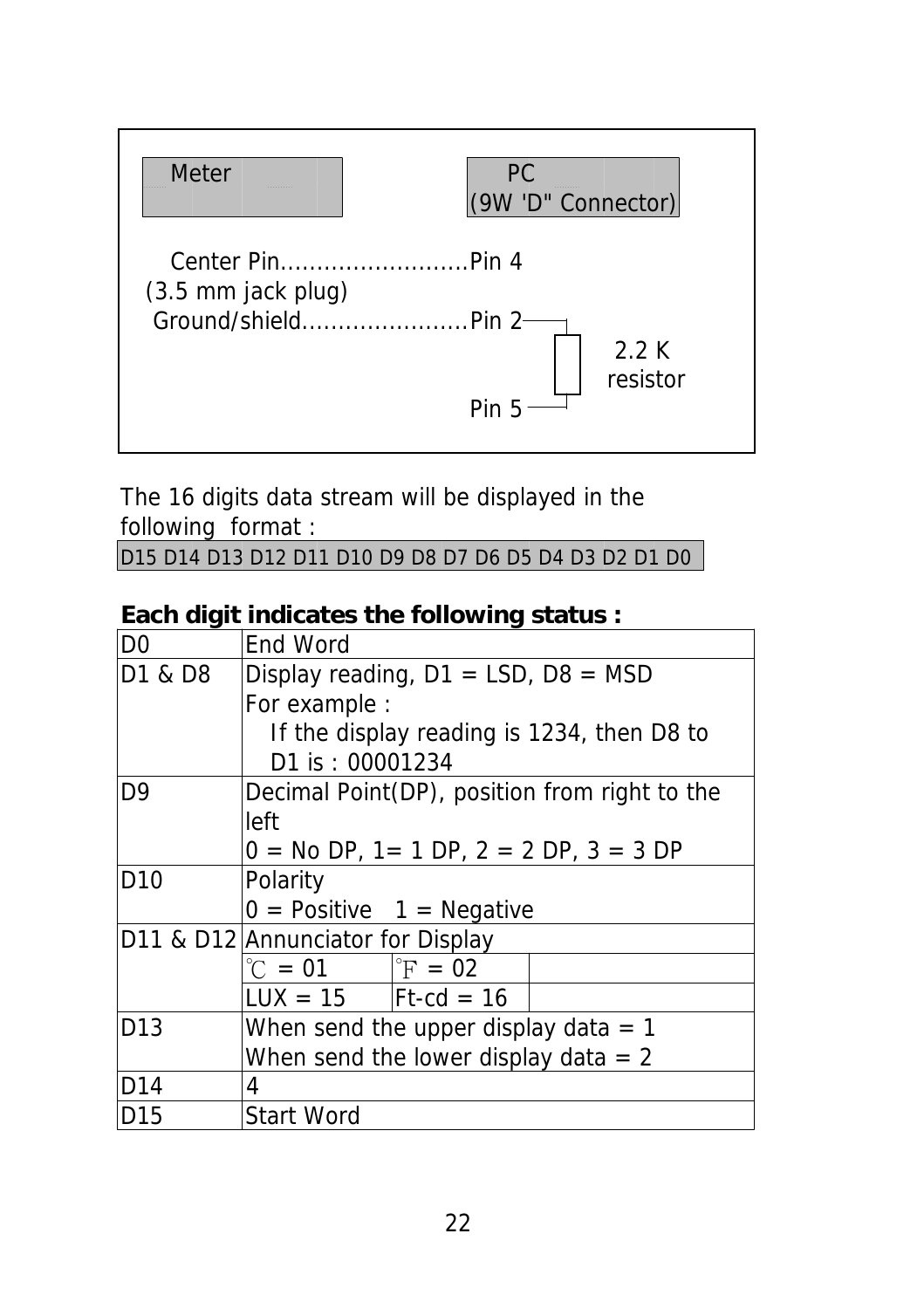### RS232 FORMAT : 9600, N, 8, 1

| <b>Baud rate</b> | 9600        |
|------------------|-------------|
| Parity           | No parity   |
| Data bit no.     | 8 Data bits |
| Stop bit         | Stop bit    |

# **12. Optional Type K Temp. probe**

| (Type K) TP-01      | * Max. short-tern operating<br>Temperature: $300\text{ °C}$ (572 $\text{ °F}$ ).<br>* It is an ultra fast response<br>naked-bead thermocouple<br>suitable for many general purpose |
|---------------------|------------------------------------------------------------------------------------------------------------------------------------------------------------------------------------|
|                     | application.                                                                                                                                                                       |
| Thermocouple        | * Measure Range: -50 $\degree$ C to 900 $\degree$ C,                                                                                                                               |
| Probe               | $-50$ °F to 1650 °F.                                                                                                                                                               |
| $(Type K)$ , TP-02A | * Dimension:10cm tube, 3.2mm Dia.                                                                                                                                                  |
| Thermocouple        | * Measure Range: -50 $\degree$ C to 1200 $\degree$ C,                                                                                                                              |
| <b>Probe</b>        | $-50$ $\degree$ F to 2200 $\degree$ F.                                                                                                                                             |
| $(Type K)$ , TP-03  | * Dimension: 10cm tube, 8mm Dia.                                                                                                                                                   |
| Surface Probe       | * Measure Range: -50 $\degree$ C to 400 $\degree$ C,                                                                                                                               |
| (Type K), TP-04     | $-50$ $\degree$ F to 752 $\degree$ F.                                                                                                                                              |
|                     | $*$ Size :                                                                                                                                                                         |
|                     | Temp. sensing head - 15 mm Dia.                                                                                                                                                    |
|                     | Probe length - 120 mm.                                                                                                                                                             |